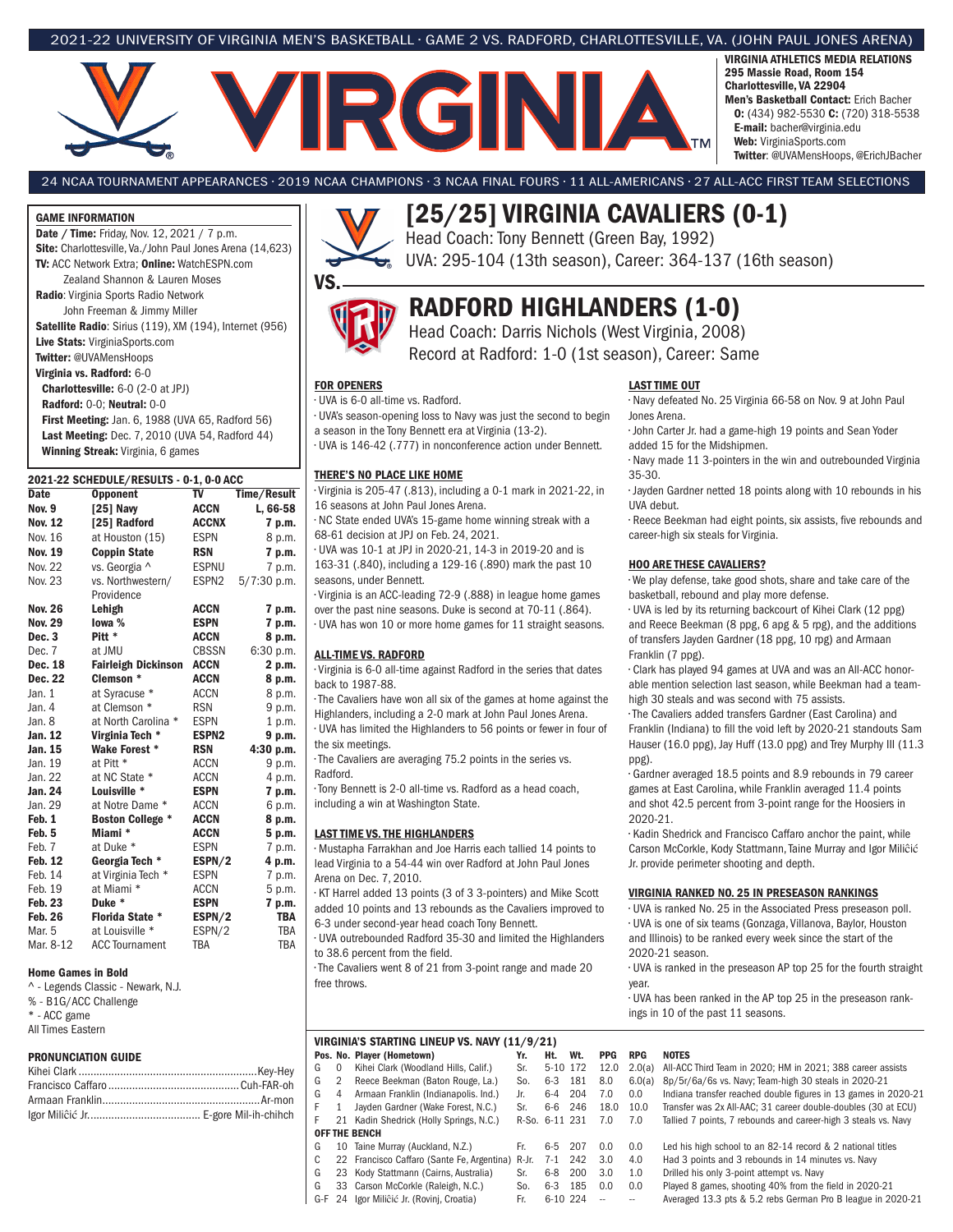### 2021-22 UNIVERSITY OF VIRGINIA MEN'S BASKETBALL NOTES PAGE 2

### VIRGINIA HEAD COACH TONY BENNETT

• Dean and Markel Families Head Men's Basketball Coach Tony Bennett has a 295-104 (.739) mark in 13 seasons at Virginia and 364-137 (.727) career mark in 16 seasons as a head coach.

• The three-time National (2007, 2015 and 2018) and four-time ACC Coach of the Year (2014, 2015, 2018 and 2019) guided the Cavaliers to their 10th ACC regular-season championship in 2020-21.

• In 2018-19, Bennett led the Cavaliers to their first NCAA national championship, a share of their ninth ACC regular-season title and a school-record 35 wins.

• Bennett has led UVA to 10 consecutive postseason appearances (2012-21) and seven consecutive NCAA tournaments (2014-21).

• With the Feb. 13, 2021, win over North Carolina, Bennett became just the third coach in ACC men's basketball history to lead his program to 10-straight winning conference seasons, joining Dean Smith and Mike Krzyzewski.

• Bennett was named the USBWA Henry Iba National Coach of the Year for the third time in 2018 to rank second all-time behind legendary John Wooden, who captured the award six times. • He has led UVA to outright ACC regular-season and tournament championships in the same season two times (2014 and 2018). • Bennett is the fifth coach in ACC history to win at least three outright ACC regular-season titles (Frank McGuire, Dean Smith, Mike Krzyzewski and Roy Williams).

• Bennett led the Cavaliers to 30 wins in back-to-back seasons two times (2014-2015 and 2018-19).

• UVA is 149-62 (.706) in ACC play (84-21 at home & 65-41 away), 167-31 (.843) at home and 146-42 (.777) in nonconference action (82-8 at JPJ) under Bennett.

• Bennett ranks third all-time in winning percentage (.706) among ACC head coaches with 100 or more ACC wins.

### UVA VS. THE BIG SOUTH

• UVA is 31-0 all-time against current Big South members. • UVA is 9-0 vs. Hampton, 6-0 vs. Longwood, 6-0 vs. Radford, 3-0 vs. Winthrop, 2-0 vs. Gardner-Webb, 2-0 vs. South Carolina Upstate, 1-0 vs. Charleston Southern, 1-0 vs. High Point and 1-0 vs. UNC Asheville.

• The Cavaliers meet a Big South foe for the first time since defeating Gardner-Webb 71-56 in the first round of the 2019 NCAA Tournament.

### CAVALIERS VS. THE COMMONWEALTH

• UVA is 72-16 against teams from Virginia since 1999-00. • UVA has won 25 of its last 29 games against teams from Virginia, including a 36-point win over William & Mary on Dec. 22. • UVA went 1-1 against the Commonwealth in 2020-21, posting a win vs. William & Mary (76-40) and loss at Virginia Tech (65-51).

### TRANSFERS LOOK TO MAKE IMMEDIATE IMPACT

• Transfers Jayden Gardner (East Carolina) and Armaan Franklin (Indiana) seek to make an immediate impact at Virginia. • Gardner is averaging 18 points and 10 rebounds, while shooting 53.8 percent from the field.

• Gardner has amassed 1,480 points and 715 rebounds in 80 career games (79 games at East Carolina).

• Gardner has racked up 31 career double-doubles (30 at ECU). • Gardner recorded 20 games with 20 or more points and 10 or more rebounds in three seasons at East Carolina.

• Franklin tallied seven points and three steals in his UVA debut vs. Navy.

• Franklin averaged 11.4 points as a sophomore at Indiana and was the second most improved scorer in the Big Ten (+7.7). • Franklin shot a team-best 42.4% from 3-point range and was second on the team with 36 3-pointers.

### OUR DEFENSE NEVER RESTS

• UVA allowed 66 points in its season opener on Nov. 9. • The Cavaliers limited 17 opponents to 64 or fewer points and four foes to fewer than 50 in 2020-21.

• UVA limited its foes to 60.5 ppg (6th nationally).

• UVA forced 19 shot clock violations.

• UVA limited 14 opponents to 40 percent or less field goal shooting and outrebounded 14 opponents.

| NATIONAL DEFENSIVE POINTS PER GAME |                                    |        |      |  |  |  |  |  |
|------------------------------------|------------------------------------|--------|------|--|--|--|--|--|
|                                    | <b>RANKINGS UNDER TONY BENNETT</b> |        |      |  |  |  |  |  |
| Year                               | <b>School</b>                      | Pts/Gm | Rank |  |  |  |  |  |
| 2006-07                            | <b>Washington State</b>            | 59.5   | 17th |  |  |  |  |  |
| 2007-08                            | <b>Washington State</b>            | 56.4   | 3rd  |  |  |  |  |  |
| 2008-09                            | <b>Washington State</b>            | 55.4   | 1st  |  |  |  |  |  |
| 2009-10                            | Virginia                           | 63.6   | 54th |  |  |  |  |  |
| 2010-11                            | Virginia                           | 62.4   | 36th |  |  |  |  |  |
| 2011-12                            | Virginia                           | 54.2   | 2nd  |  |  |  |  |  |
| 2012-13                            | Virginia                           | 55.6   | 5th  |  |  |  |  |  |
| 2013-14                            | Virginia                           | 55.7   | 1st  |  |  |  |  |  |
| 2014-15                            | Virginia                           | 51.5   | 1st  |  |  |  |  |  |
| 2015-16                            | Virginia                           | 60.1   | 2nd  |  |  |  |  |  |
| 2016-17                            | Virginia                           | 56.4   | 1st  |  |  |  |  |  |
| 2017-18                            | Virginia                           | 54.0   | 1st  |  |  |  |  |  |
| 2018-19                            | Virginia                           | 56.1   | 1st  |  |  |  |  |  |
| 2019-20                            | Virginia                           | 52.4   | 1st  |  |  |  |  |  |
| 2020-21                            | Virginia                           | 60.5   | 6th  |  |  |  |  |  |
| 2021-22                            | Virginia                           | 66.0   | TBA  |  |  |  |  |  |

• Bennett-coached teams have led the nation in scoring defense seven times and finished in the top-five nationally 11 times.

#### WATCH ME NOW

• Kihei Clark (Bob Cousy Award) and Jayden Gardner (Karl Malone Award) were named to Naismith Memorial Basketball Hall of Fame preseason award top-20 watch lists.

• The Cousy Award honors the nation's top point guard, while the Malone Award honors the top power forward.

• Clark has been named to the Cousy Award preseason watch list in each of the last three seasons.

#### RECORDS WATCH

• Kihei Clark ranks 11th at Virginia with 388 career assists. • Clark needs 14 assists to pass Cory Alexander (401 assists from 1992-95) for 10th on the list.

| No.            | <b>Name</b>                     | <b>Career Assists</b> |
|----------------|---------------------------------|-----------------------|
| 1.             |                                 |                       |
| 2.             |                                 |                       |
| 3.             | Sean Singletary (2005-08)  587  |                       |
| 4.             | London Perrantes (2014-17) 569  |                       |
| 5.             |                                 |                       |
| 6.             |                                 |                       |
| 7 <sub>1</sub> | Harold Deane (1994-97)  468     |                       |
| 8.             | John Johnson (1985-88) 426      |                       |
| 9.             |                                 |                       |
| 10.            | Cory Alexander (1992-95) 401    |                       |
| 11.            | Kihei Clark (2019-present)  388 |                       |

#### CLARK EARNS PRESEASON ALL-ACC HONORS

• Kihei Clark was named to the preseason All-ACC second team for the second consecutive season.

• Clark earned All-ACC honorable mention honors in 2021 and was named to the All-ACC third team in 2020.

### VIRGINIA PICKED FOURTH IN THE ACC

• Virginia was selected fourth in the 2021-22 ACC Tipoff Preseason Poll.

• UVA was selected first in the ACC Operation Basketball 2020-

21 Preseason Poll and finished first in the standings. • The Cavaliers have finished at or higher than their predicted finish in 12 of the last 13 seasons.

• Duke is the preseason favorite, followed by Florida State, North Carolina, Virginia and Virginia Tech in the top five.

• ACC preseason voters selected Louisville sixth, followed by Syracuse, Notre Dame, NC State and Georgia Tech. Clemson was picked 11th, while Miami, Wake Forest, Pitt and Boston College rounded out the voting.

### ABOUT THE 2021-22 SCHEDULE

• Four of Virginia's opponents are ranked in the AP Top-25 preseason poll (Duke, Houston, North Carolina, Florida State), while Virginia Tech, Syracuse, Louisville and Notre Dame received votes.





#### PERSONAL

Birthdate: June 1, 1969 Birthplace: Clintonville, Wis. Family: wife, Laurel; daughter, Anna; son, Eli

EDUCATION

College: Green Bay, 1992

#### COACHING EXPERIENCE

| 1999-00  | Wisconsin (staff volunteer)             |
|----------|-----------------------------------------|
| 2000-01  | Wisconsin (assistant coach)             |
| 2003-04  | Washington State (assistant coach)      |
| 2004-06  | Washington State (associate head coach) |
| 2006-09  | Washington State (head coach)           |
| $2009 -$ | Virginia (head coach)                   |
|          |                                         |

### THE BENNETT RECORD

| Year     | <b>School</b>  | <b>Record (Conf)</b> | <b>Postseason</b>       |
|----------|----------------|----------------------|-------------------------|
| 2006-07  | Washington St. | 26-8 (13-5)          | NCAA 2nd Round          |
| 2007-08  | Washington St. | $26-9(11-7)$         | <b>NCAA Sweet 16</b>    |
| 2008-09  | Washington St. | 17-16 (8-10)         | NIT 1st Round           |
| 2009-10  | Virginia       | $15-16(5-11)$        |                         |
| 2010-11  | Virginia       | $16-15(7-9)$         |                         |
| 2011-12  | Virginia       | $22-10(9-7)$         | NCAA 2nd Round          |
| 2012-13  | Virginia       | 23-12 (11-7)         | NIT Quarterfinals       |
| 2013-14  | Virginia       | $30-7(16-2)$         | <b>NCAA Sweet 16</b>    |
| 2014-15  | Virginia       | $30-4(16-2)$         | <b>NCAA Third Round</b> |
| 2015-16  | Virginia       | 29-8 (13-5)          | <b>NCAA Elite Eight</b> |
| 2016-17  | Virginia       | $23-11(11-7)$        | NCAA 2nd Round          |
| 2017-18  | Virginia       | $31-3(17-1)$         | <b>NCAA 1st Round</b>   |
| 2018-19  | Virginia       | $35-3(16-2)$         | <b>NCAA Champions</b>   |
| 2019-20  | Virginia       | $23-7(15-5)$         | N/A                     |
| 2020-21  | Virginia       | $18-7(13-4)$         | <b>NCAA First Round</b> |
| 2021-22  | Virginia       | $0-1(0-0)$           |                         |
| Total    | 15 seasons     | 364-137              |                         |
| Virginia | 12 seasons     | 295-104              |                         |

### BENNETT VS. 2020-21 OPPONENTS

| <b>Opponent</b>       | Career   | Virginia |
|-----------------------|----------|----------|
| <b>Boston College</b> | $9 - 4$  | $9 - 4$  |
| Clemson               | $13-3$   | $13-3$   |
| Coppin State          | $1 - 0$  | $1 - 0$  |
| Duke                  | $4 - 12$ | $4 - 12$ |
| Fairleigh Dickinson   | $1 - 0$  | $1 - 0$  |
| Florida State         | $9 - 10$ | $9 - 10$ |
| Georgia               | $0 - 0$  | $0 - 0$  |
| Georgia Tech          | $15-2$   | $15-2$   |
| Houston               | $0 - 0$  | $0 - 0$  |
| lowa                  | $1 - 1$  | $1 - 1$  |
| JMU                   | $3-0$    | $3-0$    |
| Lehigh                | $2 - 0$  | $2 - 0$  |
| Louisville            | $12 - 2$ | $12 - 2$ |
| Miami                 | $10-6$   | $10-6$   |
| Navy                  | $2 - 1$  | $2 - 1$  |
| North Carolina        | $12 - 8$ | $12 - 7$ |
| <b>NC State</b>       | $14 - 4$ | $14 - 4$ |
| Northwestern          | $0 - 0$  | $0 - 0$  |
| Notre Dame            | $12 - 1$ | $11 - 1$ |
| Pitt                  | $10-2$   | $10-1$   |
| Providence            | $1 - 0$  | $1 - 0$  |
| Radford               | $2 - 0$  | $1 - 0$  |
| Syracuse              | $9 - 3$  | $9-3$    |
| Virginia Tech         | $16 - 7$ | $16 - 7$ |
| <b>Wake Forest</b>    | $10 - 4$ | $10 - 4$ |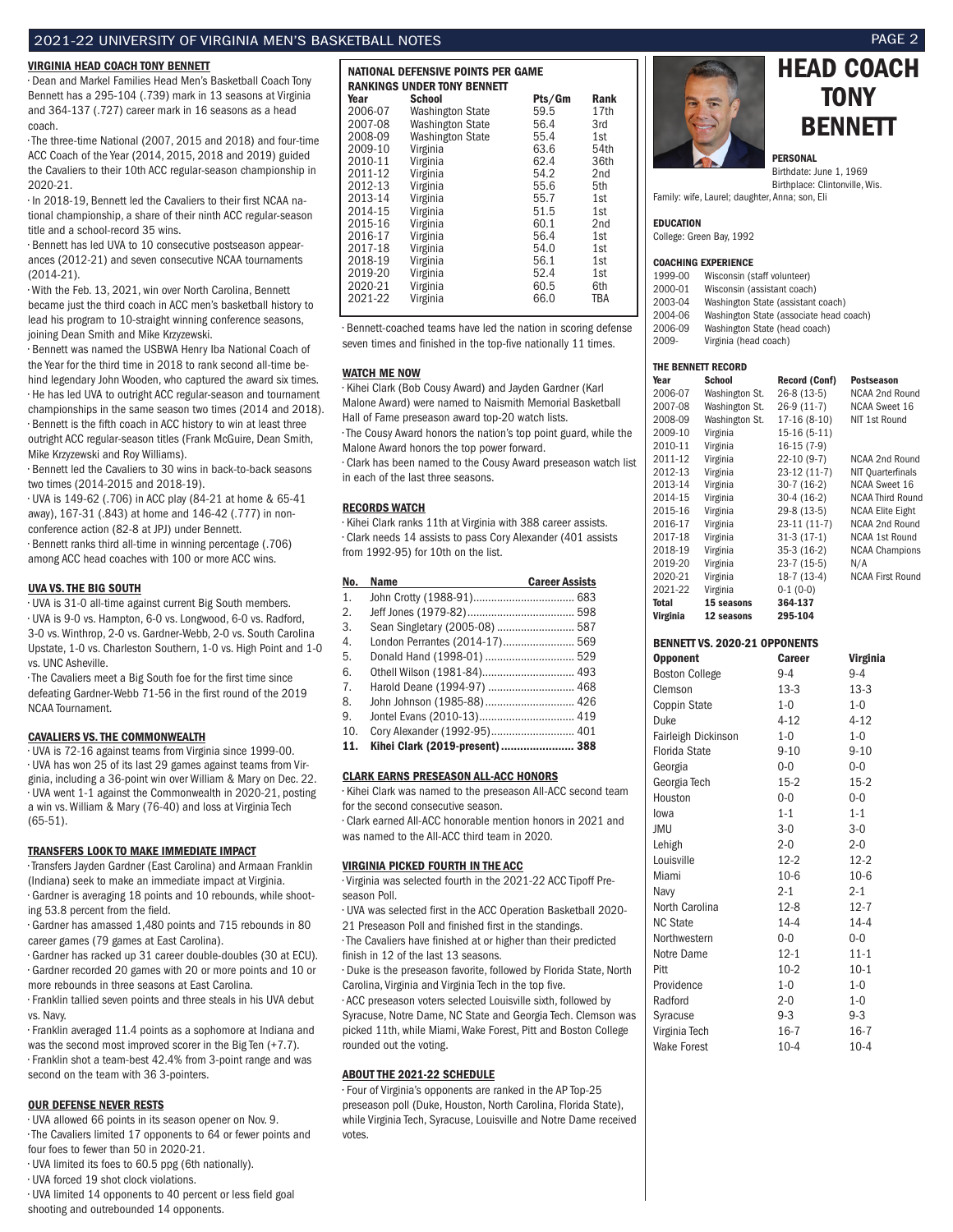### 2021-22 UNIVERSITY OF VIRGINIA MEN'S BASKETBALL NOTES PAGE 3

### CAVALIERS SIGN FOUR STUDENT-ATHLETES

• Leon Bond III (Wauwatosa, Wis./Wauwatosa East), Ryan Dunn (Freeport, N.Y./Perkiomen School), Isaac McKneely (Poca, W.Va./Poca) and Isaac Traudt (Grand Island, Neb./Grand Island) have signed and will join the Cavaliers for the 2022-23 season.

• Bond III is a 6-5, 195-pound athletic forward who averaged 11.8 points, 5.9 rebounds and 1.2 blocked shots during his junior season at Wauwatosa East High School. He is ranked No. 59 on the 247Sports.com Prospect Ranking list. • Dunn is a 6-7, 190-pound athletic shooting guard, who shot 44 percent from 3-point range in each of the past two seasons for Long Island Lutheran High School. Dunn is ranked No. 95 on the 247Sports.com 2022 Prospect Ranking list. • McKneely, a 6-4, 180-pound guard, averaged 22 points, 4.1 rebounds and 4.0 assists as a junior for Poca High School en route to Gatorade West Virginia Boys Basketball Player of the Year honors in 2020-21. McKneely is ranked No. 58 on the 247Sports.com 2022 Prospect Ranking list.

• Traudt is a 6-9, 220-pound forward, who averaged 25.3 points and 9.4 rebounds during his junior season at Grand Island Senior High. Traudt is ranked No. 48 on the 247Sports. com 2022 Prospect Ranking list.

### HOLDING FOES UNDER 50

• UVA was 4-0 when limiting opponents to fewer than 50 points in 2020-21.

• UVA is 103-2 when achieving the mark in the Tony Bennett era.

• Bennett-coached teams are 127-3 when holding opponents to fewer than 50 points (25-1 in three years at Washington State).

• UVA is 27-0 when limiting opponents to fewer than 40 points under Bennett.

### UVA VS. RANKED OPPONENTS

• UVA was 1-3 vs. ranked opponents in 2020-21.

• The Cavaliers were 4-2 against ranked opponents in 2019-20. • UVA is 47-38 against ranked opponents in the Tony Bennett era.

• UVA's 11 ranked wins in 2018-19 marked a school record.

• UVA is 160-333 vs. ranked opponents since 1953-54.

• UVA is 1-31 all-time vs. No. 1-ranked opponents (86-73 win vs. No. 1 North Carolina on Jan. 30, 1986).

### 2021-22 Roster

|          | ZUZ 1-22 ROSTEr      |       |      |          |     |                                         |
|----------|----------------------|-------|------|----------|-----|-----------------------------------------|
| No.      | Name                 | Year  | Pos. | Ht.      | Wt. | Hometown/High School/Club/Prev          |
| $\Omega$ | Kihei Clark ***      | Sr.   | G    | $5 - 10$ | 172 | Woodland Hills, Calif./Taft Charter     |
| 1        | Javden Gardner       | Sr.   | F    | $6-6$    | 246 | Wake Forest, N.C./Heritage/East Car     |
| 2        | Reece Beekman *      | So.   | G    | $6-3$    | 181 | Baton Rouge, La./Scotlandville Magr     |
| 4        | Armaan Franklin      | Jr.   | G    | $6 - 4$  | 204 | Indianapolis, Ind./Cathedral/Indiana    |
| 5        | Javden Nixon ***     | Sr.   | G    | $6 - 3$  | 200 | Charlottesville, Va./Choate Rosemary    |
| 10       | Taine Murrav         | Fr.   | G    | $6 - 5$  | 207 | Auckland, N.Z./Rosmini College          |
| 11       | Malachi Poindexter * | So.   | G    | $6 - 2$  | 190 | Mineral, Va./St. Anne's-Belfield Scho   |
| 12       | Chase Coleman **     | Jr.   | G    | $5-9$    | 161 | Norfolk, Va./Maury                      |
| 21       | Kadin Shedrick *     | R-So. | F    | $6 - 11$ | 231 | Holly Springs, N.C./Holly Springs       |
| 22       | Francisco Caffaro ** | R-Jr. | C    | $7-1$    | 242 | Santa Fe, Argentina/NBA Global Aca      |
| 23       | Kody Stattmann ***   | Sr.   | G    | $6 - 8$  | 200 | Cairns, Australia/St. Augustine's Colle |
| 24       | lgor Miliĉić Jr.     | Fr.   | G/F  | $6 - 10$ | 224 | Rovinj, Croatia/ProGenius Ulm/Orang     |
| 33       | Carson McCorkle *    | So.   | G    | $6 - 3$  | 185 | Raleigh, N.C./Greensboro Day Schoo      |

Head Coach: Tony Bennett (Green Bay '92/13th season) Associate Head Coach: Jason Williford (Virginia '95/32th season) Assistant Coach: Orlando Vandross (American International College '92/7th season) Assistant Coach: Kyle Getter (Hanover College '01/4th season) Director of Scouting: Brad Soderberg (UW-Stevens Point '85/7th season) Director of Player Development: Larry Mangino (Montclair State '83/6th season) Director of Player Personnel: Johnny Carpenter (Virginia '13/7th season) Graduate Assistant: Isaiah Wilkins (Virginia '18/1st season) Associate AD for Basketball Administration/Operations: Ronnie Wideman (Washington State '06/13th season) Strength and Conditioning Coach: Mike Curtis (Virginia '98/13th season) Athletic Trainer: Ethan Saliba (Kansas '79/39th season) Academic Coodinator: Jazlyn Eddings (Louisville '18/first season) Assistant AD for Public Relations: Erich Bacher (UW-Stevens Point '92/10th season)

### THE ELECTRIC 70s AND AWESOME 80s

• Virginia was 10-1 when scoring 70 or more points in 2020- 21.

• UVA is 136-10 when scoring at least 70 under Tony Bennett. • The Cavaliers are 4-0 when scoring 80 or more points under Bennett and 39-1 all-time with their lone loss a 93-81 decision at North Carolina in 2012-13.

• UVA was 1-1 when scoring 70 or more points in 2019-20 after scoring 80 or more in nine games in 2018-19. • Bennett was 4-0 when scoring 80+ points at Washington State.

• UVA scored 100 points against Marshall (2018-19) for the first time under Tony Bennett and added 97 points against Coppin State.

• UVA is 4-0 all-time when scoring 90 or more under Bennett.

### 2020-21 SEASON HIGHLIGHTS

• UVA finished the season with an 18-7 overall record and captured its 10th ACC regular season championship with a 13-4 record.

• The Cavaliers made their seventh straight NCAA Tournament appearance and won 18 or more games for the 10th straight year.

• UVA advanced to the ACC Tournament semifinals, but their game vs. Georgia Tech was canceled due to a positive CO-VID-19 test within the UVA program.

• UVA won 13 or more ACC contests for the fourth straight year. • UVA won 10 or more home games for the 11th straight season.

### CAVALIERS IN THE NBA

•• Malcolm Brogdon (Indiana), Joe Harris (Brooklyn), Anthony Gill (Washington), Sam Hauser (Boston), Jay Huff (Los Angeles Lakers), De'Andre Hunter (Atlanta), Ty Jerome (Oklahoma City) and Trey Murphy III (New Orleans) are former Cavaliers who are currently playing in the NBA.

• Hauser and Huff are on two-way contracts.

• In addition, Indiana head coach Rick Carlisle is a Virginia alum who led Dallas to an NBA title and helped the Cavaliers to an NCAA Final Four in 1984.

### ON THE HORIZON

• No. 25 Virginia travels to No. 15 Houston on Tuesday, Nov. 16. Tipoff at Fertitta Center is set for 8 p.m. on ESPN.

|     | ZUZI-ZZ RUSLEF       |       |      |          |     |                                                         |
|-----|----------------------|-------|------|----------|-----|---------------------------------------------------------|
| No. | Name                 | Year  | Pos. | Ht.      | Wt. | Hometown/High School/Club/Previous School               |
| 0   | Kihei Clark ***      | Sr.   | G    | $5 - 10$ | 172 | Woodland Hills, Calif./Taft Charter                     |
| 1   | Javden Gardner       | Sr.   | F    | $6-6$    | 246 | Wake Forest, N.C./Heritage/East Carolina                |
| 2   | Reece Beekman *      | So.   | G    | $6 - 3$  | 181 | Baton Rouge, La./Scotlandville Magnet                   |
| 4   | Armaan Franklin      | Jr.   | G    | 6-4      | 204 | Indianapolis, Ind./Cathedral/Indiana                    |
| 5   | Jayden Nixon ***     | Sr.   | G    | $6 - 3$  | 200 | Charlottesville, Va./Choate Rosemary Hall (Conn.)       |
| 10  | Taine Murray         | Fr.   | G    | $6-5$    | 207 | Auckland, N.Z./Rosmini College                          |
| 11  | Malachi Poindexter * | So.   | G    | $6-2$    | 190 | Mineral, Va./St. Anne's-Belfield School                 |
| 12  | Chase Coleman **     | Jr.   | G    | $5-9$    | 161 | Norfolk, Va./Maury                                      |
| 21  | Kadin Shedrick *     | R-So. | F    | $6 - 11$ | 231 | Holly Springs, N.C./Holly Springs                       |
| 22  | Francisco Caffaro ** | R-Jr. | C    | $7-1$    | 242 | Santa Fe, Argentina/NBA Global Academy                  |
| 23. | Kody Stattmann ***   | Sr.   | G    | $6 - 8$  | 200 | Cairns, Australia/St. Augustine's College               |
| 24  | lgor Miliĉić Jr.     | Fr.   | G/F  | $6 - 10$ | 224 | Rovinj, Croatia/ProGenius Ulm/Orange Academy Ratiopharm |
| 33  | Carson McCorkle *    | So.   | G    | $6 - 3$  | 185 | Raleigh, N.C./Greensboro Day School                     |
|     |                      |       |      |          |     |                                                         |

## UVA'S RECORD UNDER TONY BENNETT WHEN..

|                                  | All       | 2021-22 |
|----------------------------------|-----------|---------|
| Leading at the half              | 233-28    | $0 - 0$ |
| Trailing at the half             | 53-71     | $0 - 1$ |
| Tied at the half                 | $9 - 5$   | $0 - 0$ |
| <b>Playing Overtime</b>          | $10 - 10$ | $0 - 0$ |
| Shooting 50% or better           | 115-10    | $8 - 1$ |
| Shooting between 40-49.9%        | 140-38    | $0 - 1$ |
| Shooting less than 40%           | 40-56     | $0 - 0$ |
| Opponents shoot 50% or better    | 21-30     | $0 - 0$ |
| Opponents shoot less than 50%    | 274-74    | $0 - 1$ |
| UVA outrebounds its opponent     | 211-34    | $0 - 1$ |
| Opponent outrebounds UVA         | 76-67     | $0 - 0$ |
| Teams are tied in rebounds       | $8-3$     | $0 - 0$ |
| UVA has 10 or more steals        | $23 - 4$  | $0 - 1$ |
| UVA shoots 70% FT or better      | 183-57    | $0 - 1$ |
| UVA shoots less than 70% FT      | 112-48    | $0 - 0$ |
| Scoring less than 50 points      | 10-16     | $0-0$   |
| Scoring 50-59 points             | 42-42     | $0 - 1$ |
| Scoring 60-69 points             | 107-35    | $0 - 0$ |
| Scoring 70-79 points             | 97-9      | $0 - 0$ |
| Scoring 80-89 points             | $35-1$    | $0 - 0$ |
| Scoring more than 90 points      | 4-0       | 0-0     |
| Allowing fewer than 50 points    | 103-2     | $0 - 0$ |
| Allowing fewer than 40 points    | $27-0$    | $0 - 0$ |
| Playing in John Paul Jones Arena | 167-31    | $0 - 1$ |
| Playing on the road              | 78-51     | $0 - 0$ |
| Playing on a neutral court       | 50-22     | $0 - 0$ |
| Game decided by 1-4 points       | $41 - 41$ | $0 - 0$ |
| Game decided by 5-10 points      | 68-28     | $0 - 1$ |
| Game decided by 11+ points       | 184-35    | $0 - 0$ |
| Playing at night                 | 199-72    | $0 - 1$ |
| Playing in the afternoon         | 96-32     | $0 - 0$ |
| Playing on Monday                | 28-13     | $0 - 0$ |
| Playing on Tuesday               | 48-9      | $0 - 1$ |
| Playing on Wednesday             | $50 - 14$ | $0 - 0$ |
| Playing on Thursday              | $21-9$    | $0 - 0$ |
| Playing on Friday                | 29-11     | $0 - 0$ |
| Playing on Saturday              | 83-38     | $0 - 0$ |
| Playing on Sunday                | 36-10     | $0 - 0$ |
| Playing in November              | 67-13     | $0 - 1$ |
| Playing in December              | 52-13     | $0 - 0$ |
| Playing in January               | 71-24     | $0 - 0$ |
| Playing in February              | 59-31     | $0 - 0$ |
| Playing in March                 | 44-23     | $0 - 0$ |
| Playing in April                 | $2 - 0$   | $0 - 0$ |

## VIRGINIA IN THE POLLS

Date AP Coaches Preseason 25 25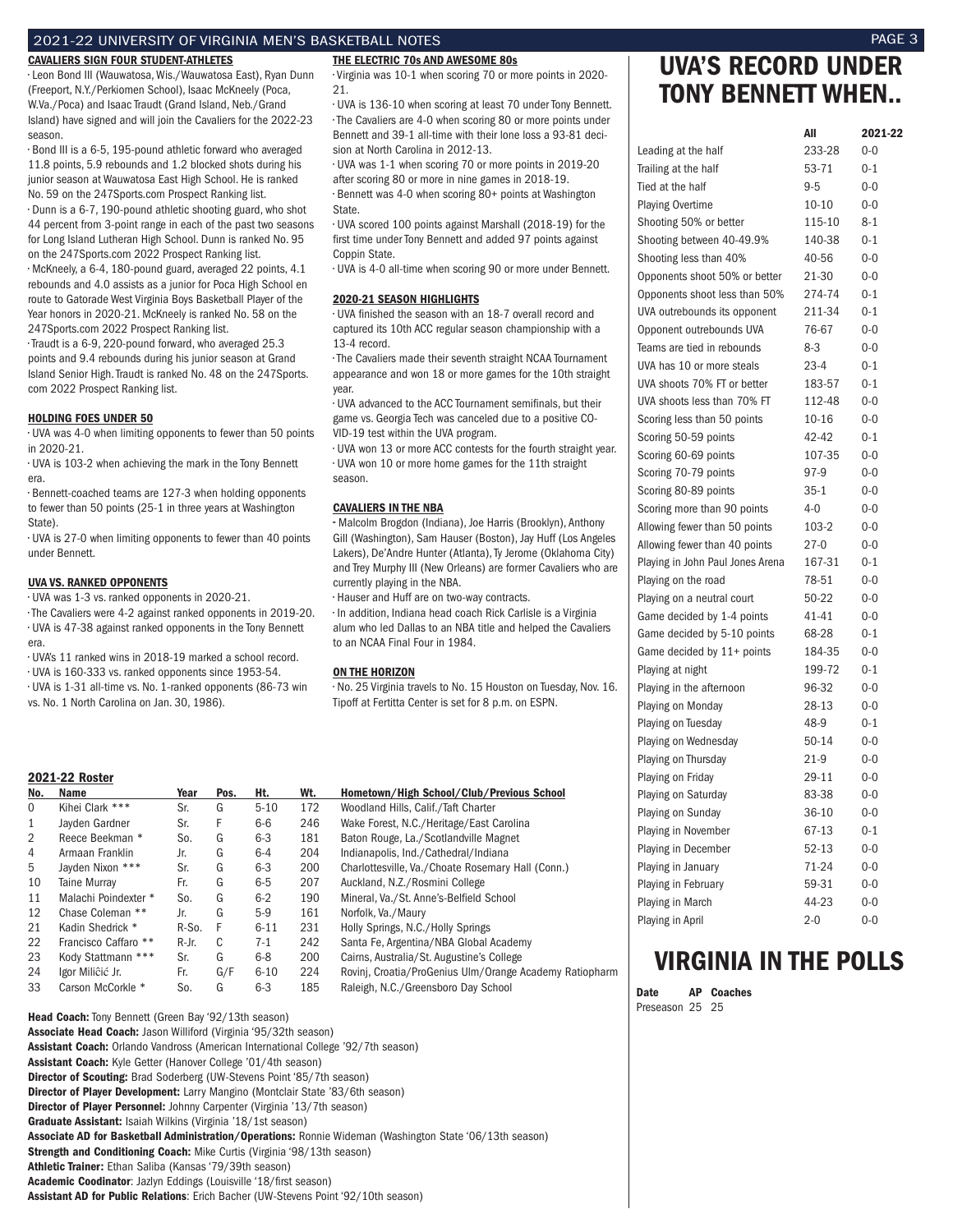

**Official Basketball Box Score -- Game Totals -- Final Statistics Navy vs Virginia 11/09/21 9:00 pm at Charlottesville, VA**



### **Navy 66 • 1-0,0-0 Patriot**

|                                                                                                                                                                                                                                                                                                    |                     |  |   | Total    | 3-Ptr                |          |                | Rebounds       |              |                |                |                |                |                |          |     |
|----------------------------------------------------------------------------------------------------------------------------------------------------------------------------------------------------------------------------------------------------------------------------------------------------|---------------------|--|---|----------|----------------------|----------|----------------|----------------|--------------|----------------|----------------|----------------|----------------|----------------|----------|-----|
| ##                                                                                                                                                                                                                                                                                                 | Plaver              |  |   |          | FG-FGA FG-FGA FT-FTA |          | Off Def Tot    |                |              | PF             | <b>TP</b>      |                |                | A TO Blk Stl   |          | Min |
| 05                                                                                                                                                                                                                                                                                                 | <b>Tyler Nelson</b> |  |   | $0 - 7$  | $0 - 5$              | $2 - 4$  | $\Omega$       | 4              | 4            | <sup>0</sup>   | $\overline{2}$ | 0              |                | 2              | $\Omega$ | 24  |
| 31                                                                                                                                                                                                                                                                                                 | Daniel Deaver       |  |   | $2 - 9$  | $1 - 2$              | $2 - 2$  | $\overline{2}$ | 5              | 7            | $\overline{2}$ | 7              | $\overline{4}$ | $\overline{4}$ | $\overline{2}$ | 1        | 27  |
| 01                                                                                                                                                                                                                                                                                                 | John Carter Jr.     |  | a | $7 - 16$ | $5 - 8$              | $0-0$    | $\mathcal{P}$  | 3              | 5            | 2              | 19             | $\overline{2}$ | 2              | $\Omega$       |          | 35  |
| 0 <sup>3</sup>                                                                                                                                                                                                                                                                                     | Sean Yoder          |  | q | $6 - 7$  | $3 - 3$              | $0 - 1$  | $\mathbf{1}$   | 5              | 6            | 2              | 15             | $\Omega$       | 2              | $\Omega$       | 2        | 31  |
| 20                                                                                                                                                                                                                                                                                                 | <b>Grea Summers</b> |  | q | $3 - 5$  | $0-0$                | $2 - 2$  | 1              | 4              | 5            | 2              | 8              | $\overline{2}$ | 4              | 0              | 2        | 22  |
| 11                                                                                                                                                                                                                                                                                                 | Jaylen Walker       |  |   | $2 - 4$  | $0 - 1$              | $1 - 1$  | $\mathbf{1}$   | $\overline{2}$ | 3            |                | 5              | 1              | $\Omega$       | 1              |          | 16  |
| 15                                                                                                                                                                                                                                                                                                 | P.J. Roach Jr.      |  |   | 1-1      | $1 - 1$              | $0 - 0$  | 0              | <sup>0</sup>   | 0            | 3              | 3              | 3              | 2              | 0              |          | 22  |
| 30                                                                                                                                                                                                                                                                                                 | Christian Silva     |  |   | $2 - 2$  | $1 - 1$              | $0 - 0$  | $\Omega$       | $\Omega$       | $\mathbf{0}$ |                | 5              | 1              | $\Omega$       | $\Omega$       |          | 10  |
| 35                                                                                                                                                                                                                                                                                                 | Nate Allison        |  |   | 0-0      | $0-0$                | $0-0$    | 1              | <sup>0</sup>   |              |                | 0              | 0              |                | 0              | 0        | 3   |
| 55                                                                                                                                                                                                                                                                                                 | Richard Njoku       |  |   | $1 - 2$  | $0 - 0$              | $0 - 0$  | 1              | $\mathcal{P}$  | 3            |                | $\overline{2}$ |                |                | $\Omega$       | $\Omega$ | 10  |
|                                                                                                                                                                                                                                                                                                    | Team                |  |   |          |                      |          |                | $\Omega$       |              |                |                |                |                |                |          |     |
|                                                                                                                                                                                                                                                                                                    | Totals              |  |   |          | 24-53 11-21          | $7 - 10$ | 10             | 25 35 17       |              |                |                | 66 14 17       |                | 5              | 9        | 200 |
| FG % 1st Half: 15-28<br>$9 - 25$<br>36.0%<br>Game: 24-53 45.3%<br>53.6%<br>2nd half:<br>Deadball<br>33.3%<br>66.7%<br>$3-9$<br>3FG % 1st Half: 8-12<br>2nd half:<br>Game: 11-21<br>52.4%<br>Rebounds<br>$3 - 5$<br>$4 - 5$<br>70.0%<br>80.0%<br>60.0%<br>Game: 7-10<br>FT % 1st Half:<br>2nd half: |                     |  |   |          |                      |          |                |                |              |                |                |                |                |                |          |     |

### **Virginia 58 • 0-1,0-0 ACC**

| $\frac{1}{2}$ and $\frac{1}{2}$ and $\frac{1}{2}$ and $\frac{1}{2}$ and $\frac{1}{2}$                                                                                                                                                                                                                                                                                 |                                                                                                                                                   |           |                      |           |              |                |                |                 |                |                |              |              |              |        |                |
|-----------------------------------------------------------------------------------------------------------------------------------------------------------------------------------------------------------------------------------------------------------------------------------------------------------------------------------------------------------------------|---------------------------------------------------------------------------------------------------------------------------------------------------|-----------|----------------------|-----------|--------------|----------------|----------------|-----------------|----------------|----------------|--------------|--------------|--------------|--------|----------------|
|                                                                                                                                                                                                                                                                                                                                                                       |                                                                                                                                                   | Total     | 3-Ptr                |           |              | Rebounds       |                |                 |                |                |              |              |              |        |                |
| ##                                                                                                                                                                                                                                                                                                                                                                    | Player                                                                                                                                            |           | FG-FGA FG-FGA FT-FTA |           | Off Def Tot  |                |                | PF              | <b>TP</b>      |                |              | A TO Blk Stl |              | Min    |                |
| 01                                                                                                                                                                                                                                                                                                                                                                    | Jayden Gardner                                                                                                                                    | f         | $7 - 13$             | $0 - 0$   | 4-5          | 2              | 8              | 10 <sup>1</sup> | 3              | 18             | 1            | 5            | 1            | 0      | 33             |
| 21                                                                                                                                                                                                                                                                                                                                                                    | Kadin Shedrick                                                                                                                                    | f         | $3 - 5$              | $0-0$     | $1 - 2$      | 2              | 5              | 7               | $\overline{4}$ | $\overline{7}$ | $\mathbf{0}$ | 2            | 1            | 3      | 23             |
| 00 <sub>0</sub>                                                                                                                                                                                                                                                                                                                                                       | Kihei Clark                                                                                                                                       | q         | $3-9$                | $2 - 7$   | $4 - 4$      | 0              | 0              | 0               | 1              | 12             | 2            | 2            | 0            | 0      | 38             |
| 02                                                                                                                                                                                                                                                                                                                                                                    | Reece Beekman                                                                                                                                     | q         | $4 - 8$              | $0 - 1$   | $0 - 2$      | 0              | 5              | 5               | $\overline{4}$ | 8              | 6            | $\mathbf{1}$ | $\mathbf{1}$ | 6      | 38             |
| 04                                                                                                                                                                                                                                                                                                                                                                    | Armaan Franklin                                                                                                                                   | q         | $2 - 11$             | $1 - 7$   | 2-2          | 0              | 0              | 0               |                | 7              | 1            | 0            | $\mathbf{1}$ | 3      | 33             |
| 10                                                                                                                                                                                                                                                                                                                                                                    | <b>Taine Murray</b>                                                                                                                               |           | $0 - 0$              | $0 - 0$   | $0 - 0$      | 0              | $\Omega$       | 0               | 1              | 0              | 0            | 1            | 0            | 0      | $\overline{2}$ |
| 22                                                                                                                                                                                                                                                                                                                                                                    | Francisco Caffaro                                                                                                                                 | $1 - 2$   | $0-0$                | $1 - 2$   | 2            | $\overline{2}$ | $\overline{4}$ | 3               | 3              | 0              | 2            | 0            | 0            | 15     |                |
| 23                                                                                                                                                                                                                                                                                                                                                                    | Kody Stattmann                                                                                                                                    | $1 - 3$   | $1 - 1$              | $0 - 0$   | $\mathbf{1}$ | $\Omega$       | 1              | $\mathbf{0}$    | 3              | $\mathbf{1}$   | $\mathbf{1}$ | 0            | 0            | 17     |                |
| 33                                                                                                                                                                                                                                                                                                                                                                    | Carson McCorkle                                                                                                                                   | 0-0       | $0 - 0$              | $0 - 0$   | 0            | $\Omega$       | O              | <sup>n</sup>    | 0              | <sup>0</sup>   | 0            | 0            | 0            | 1      |                |
|                                                                                                                                                                                                                                                                                                                                                                       | Team                                                                                                                                              |           |                      |           |              | 2              |                |                 |                |                |              |              |              |        |                |
|                                                                                                                                                                                                                                                                                                                                                                       | <b>Totals</b>                                                                                                                                     | $21 - 51$ | $4 - 16$             | $12 - 17$ | 9            | 21             | 30 17          |                 | 58 11          |                | 14           | 4            |              | 12 200 |                |
| 28.0%<br>Game: 21-51 41.2%<br>FG % 1st Half: 14-26 53.8%<br>2nd half:<br>$7 - 25$<br>Deadball<br>Rebounds<br>25.0%<br>$2 - 8$<br>25.0%<br>3FG % 1st Half:<br>$2 - 8$<br>2nd half:<br>Game: 4-16<br>25.0%<br>$7 - 10$<br>Game: 12-17 70.6%<br>71.4%<br>2nd half:<br>70.0%<br>FT % 1st Half:<br>$5 - 7$<br>Officials: Jeff Pon, Justin Porterfield, Bill Covington, Jr. |                                                                                                                                                   |           |                      |           |              |                |                |                 |                |                |              |              |              |        |                |
|                                                                                                                                                                                                                                                                                                                                                                       | Technical fouls: Navy-None. Virginia-None.<br>Attendance: 13100<br>2021-22 Men's Basketball. Round: 0. Navy vs Virginia. Played at John Paul Jone |           |                      |           |              |                |                |                 |                |                |              |              |              |        |                |

| Score by periods | 1st | otal. |
|------------------|-----|-------|
|                  |     |       |
| Virginia         |     |       |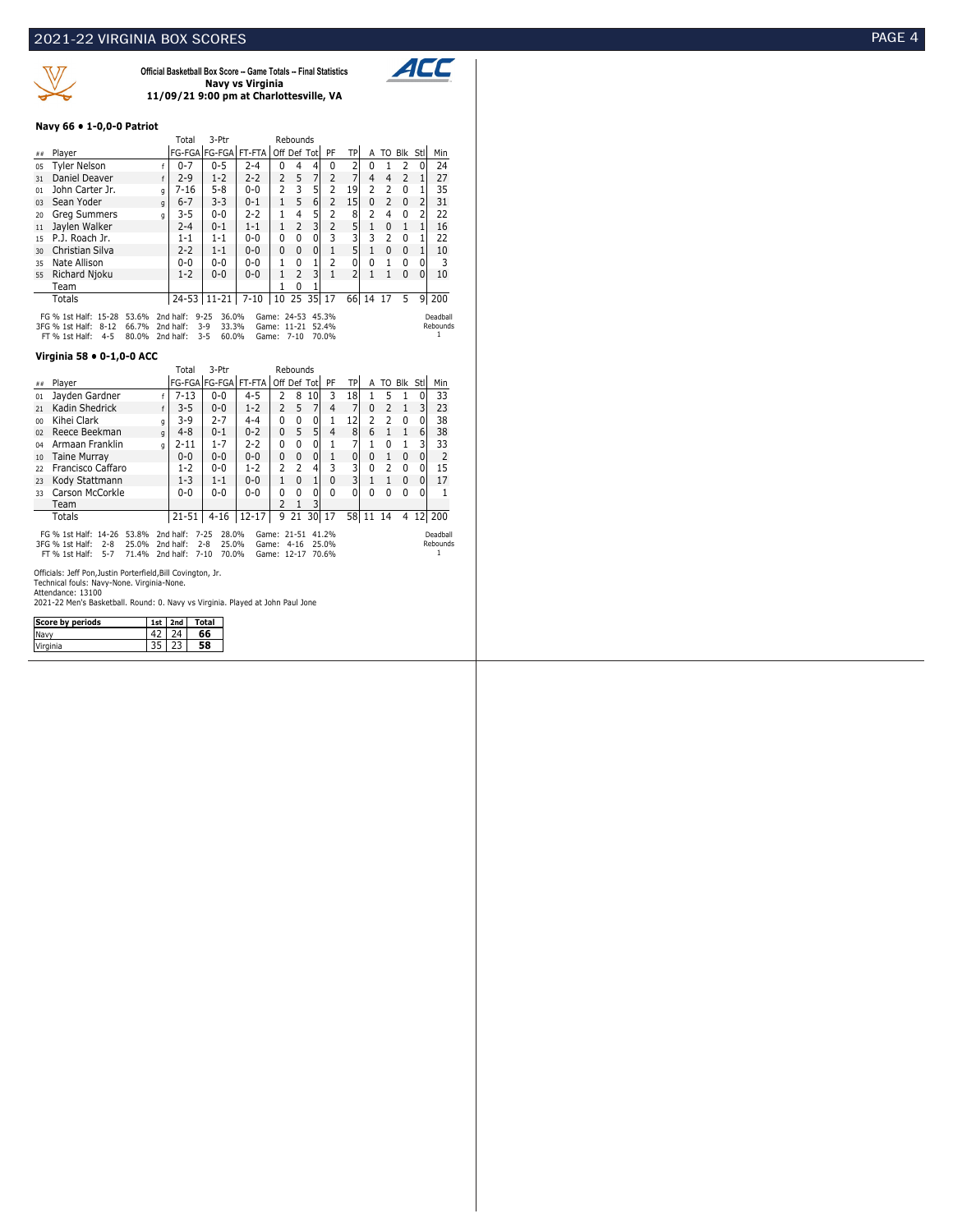### 2021-22 UNIVERSITY OF VIRGINIA MEN'S BASKETBALL NOTES PAGE 5

## THE LAST TIME

### VIRGINIA INDIVIDUALS

• Scored 30 points: Kyle Guy vs. Marshall (12/31/18) • Scored 40 points: Sean Singletary (41) at Miami (3/1/08) • Two players with 20 points: Jay Huff (21) and Sam Hauser (21) vs. Syracuse (1/25/21)

• Three players with 20 points: Chris Williams (27), Roger Mason, Jr. (22) and Donald Hand (20) vs. Duke (1/5/00) • Four players with 20 points: Chris Williams (23), Donald Hand (22),

Adam Hall (21) and Travis Watson (20) vs.Georgetown (3/15/00) • A player with back-to-back 25-point games: Joe Harris, 26 vs.

Virginia Tech (2/12/13), 27 at North Carolina (2/16/13) • One player scored in double figures: Mamadi Diakite (20) vs. Notre Dame (2/11/20)

• No players scored in double figures: vs. Florida (3/18/17) • Five players scored in double figures: Sam Hauser (14), Tomas Woldetensae (14), Trey Murphy III (13), Kihei Clark (12), Jay Huff (12) at Clemson (1/16/21)

• Six players scored in double figures: Sean Singletary (27), Adrian Joseph (13), Jamil Tucker (13), Mamadi Diane (12), Calvin Baker (11) and Laurynas Mikalauskas (11) vs. Maryland (3/9/08)

• Seven players scored in double figures: Cornel Parker (20), Junior Burrough (15), Ted Jeffries (14), Cory Alexander (13), Jason Williford (12), Yuri Barnes (11) and Doug Smith (11) vs. Clemson (1/13/93) • Had 15 rebounds: Mike Tobey (16) vs. Tennessee State (11/25/14) • Had 20 rebounds: Mike Tobey (20) vs. Louisville (3/5/16)

• Had 25 rebounds: Bob Mortell (25) vs. Washington & Lee (2/27/60) • Two players with 10 rebounds: Mamadi Diakite (10) and Braxton Key (10) vs. Virginia Tech (1/4/20 )

• Three players with 10 rebounds: Jay Huff (12), Kihei Clark (11) and Braxton Key (10) at Syracuse (11/6/19)

• Double-Double: Jayden Gardner (18 points, 10 rebounds) vs. Navy (11/9/21).

• Two players had a double-double: Mamadi Diakite (19 pts, 13 rebs) and Braxton Key (14 pts, 10 rebs) vs. JMU (11/10/19)

• Three players had a double-double: Jason Williford (10 pts, 15 rebs), Ted Jeffries (23 pts, 10 rebs), and Cornel Parker (11 pts, 11 rebs) at William & Mary (1/25/93)

• Double-Double with points and assists: Ty Jerome (15 points, 11 assists) at North Carolina (2/11/19)

• Triple-Double: Ralph Sampson (15 pts, 22 rebs, 10 blks) vs. Old Dominion (12/29/79)

• Three Double-Doubles in a row: Sam Hauser [3] (13 pts, 10 rebs) at Notre Dame (12/30/20), (16 pts, 11 rebs) vs. Wake Forest (1/6/21), (17 pts, 10 rebs) at Boston College (1/9/21)

• Four Double-Doubles in a row: Mike Scott [5] (27 pts, 15 rebs) vs. Oklahoma (11/23/10), (16 pts, 10 rebs) vs. Wichita State (11/24/10), (17 pts, 12 rebs) at Minnesota (11/29/10), (21 pts, 13 rebs) at Virginia Tech (12/5/10), (10 pts, 13 rebs) vs. Radford (12/7/10)

• 20 points and 20 rebounds: Travis Watson (21 points, 20 rebounds) vs. Wofford (1/2/03)

• 20 points and 10 rebounds: Jay Huff (20 points, 12 rebounds) at Duke (2/20/21).

• 10 assists: Kihei Clark (13) vs. Navy (12/29/19)

• 5 blocked Shots: Jay Huff (5) vs. NC State (2/24/21)

• 5 steals: Reece Beekman (6) vs. Navy (11/9/21)

• Led UVA in points, rebounds and assists: Sam Hauser (15 points, 9 rebounds, 3 assists) vs. Ohio (3/20/21)

• Hit a last second shot to win a game: Reece Beekman vs. Syracuse (3/11/21) [3-pointer as time expired]

• Played more than 40 minutes: Kihei Clark (45) vs. Notre Dame (2/11/20)

• Played 40 minutes: Kihei Clark (40), vs. Notre Dame (1/9/21)

### VIRGINIA TEAM

• Won in Overtime: 71-64 vs. Kent State (12/4/20)

• Lost in Overtime: 63-55 vs. Syracuse (1/11/20)

• Played Two Overtimes: at Virginia Tech, 80-78 2 OT (2/12/17) • Played Three Overtimes: vs. Georgetown, L 115-111 (3/15/00)

• Shot 70 percent for a half: 70.4% (19-27) vs. Austin Peay - 1st Half (11/13/17)

• Shot 60 percent in a game: 60.7% (34-56) at Clemson (1/16/21) • Shot less than 30 percent in a game: 29.5% (13-44) vs. VCU (12/9/18)

• Shot 100 percent from the free throw line: 100% (14-14) vs. NC State (2/24/21)

• Shot 90 percent from the free throw line: 91.7% (11-12) vs. Syracuse (3/11/21)

• Shot 70 percent from 3-point line: 72% (18-25) at Syracuse (3/4/19)

• Shot less than 30 percent in a half: 25% (7-25) in 1st Half vs. Navy (11/9/21)

• Shot less than 20 percent in a half: 18.2% (4-22) in 1st Half vs. California (12/22/15)

• Shot 55 percent or better and lost: 58.5% (31-53) at North Carolina (2/16/13)

• Shot 50 percent or better and lost: 52.8% (28-53) at Duke (1/19/19)

• Attempted 50 FTs: 52 (made 34) vs. Howard (12/12/94) • Attempted 35 3-pointers: 38 (11-38) vs. Va. Tech (2/10/18)

• Did Not Attempt a FT: 0 vs. Wisconsin (11/27/17)

• Made 30 FTs: 31 (31 of 36) vs. Tennessee (3/18/07)

• Made 15 3-pt FGs: 15 at Clemson (1/16/21)

• Failed to make a 3-pt FG: vs. St. Francis Brooklyn (11/15/16) • Had 50 rebounds: 50 vs. JMU (11/10/19)

• Had 25 assists: 26 vs. Iowa State (3/25/16)

• Had 15 steals: 16 vs. NC State (2/24/08)

• Had 10 blocks: 11 vs. Norfolk State (11/16/14)

• Scored 50 pts in a half: 52 at Clemson, 2nd half (1/16/21)

• Scored 60 pts in a half: 60 vs. Gonzaga, 1st half (1/3/07) • Scored 70 pts in a half: 70 vs. Coastal Carolina, 2nd half

(11/20/00)

• Scored 100 pts (ACC): 103 vs. Maryland (1/16/07)

• Scored 100 pts (non-conf): 100 vs. Marshall (12/31/18)

• Scored under 20 pts in 1st half: 17 at Purdue (12/4/19)

• Scored under 20 pts in 2nd half: 19 at No. Carolina (2/18/17)

- Scored under 50 pts in a game: 40 at Purdue (12/4/20)
- Defeated top-5 opponent: 61-56 vs. #5 Florida State (1/28/20)

• Defeated top-5 opponent on the road: 65-63 at #4 Duke (1/27/18) • Defeated top-ranked opponent: 86-73 vs. #1 North Carolina (1/30/86)

• Won when trailing by 16 points: Trailed 32-16 during 63-61 vs. Ohio State (11/30/16)

• Won when trailing by 17 points: Trailed 31-14 during 61-58 overtime win vs. Maryland (3/10/13)

#### OPPONENT INDIVIDUALS

• Scored 30 points: Buddy Boeheim (31), Syracuse (3/11/21)

• Scored 35 points: Carsen Edwards (42), Purdue (3/30/19)

• Scored 40 points: Carsen Edwards (42), Purdue (3/30/19)

• Scored 50 points: Len Chappell (50), Wake (2/12/62)

• Two players with 20 points: Corey Kispert (32) and Drew Timme (29) vs. Gonzaga (12/26/20)

• Two players with 25 points: Corey Kispert (32) and Drew Timme (29) vs. Gonzaga (12/26/20)

• Three players with 20 points: Jordan McRae (21), Jarnell Stokes (20), Josh Richardson (20), at Tennessee (12/30/13)

• Two players with 30 points: Trevor Powell (31) and Tony Smith (31), at Marquette (2/3/90)

• No players scored in double figures: Clemson (1/16/21)

• Five players scored in double figures: Brandone Francis (17), Davide Moretti (15), Jarrett Culver (15), Kyler Edwards (12) and Matt Mooney (10) vs. Texas Tech (4/8/19)

• Six players scored in double figures: C.J. Harris (15), Ari Stewart (12), Travis McKie (12), J.T. Terrell (11), Ty Walker (11), Gary Clark (10), at Wake Forest (1/29/11)

• Seven players scored in double figures: Stanley Burrell (15), Drew Lavender (13), C.J. Anderson (12), B.J. Raymond (12), Josh Duncan (11), Charles Bronson (11) and Jason Love (10), at Xavier (1/3/08) • Double-Double: Jason Preston (11 points, 13 rebounds), Ohio (3/20/21)

• Double-Double with points and assists: Keifer Sykes (21 pts, 10 assts), at Green Bay (12/7/13)

• Two players had a double-double: Marvin Bagley III (30 pts, 14 rebs) & Wendell Carter Jr. (14 pts, 15 rebs), Duke (1/27/18)

• Had 15 rebounds: Amando Bacot (16), No. Carolina (2/20/20) • Had 20 rebounds: Tim Duncan (23), Wake Forest (2/22/97)

• Had 10 assists: Keifer Sykes (10), at Green Bay (12/7/13)

• 5 Blocked Shots: Moses Wright (5), Georgia Tech (1/23/21)

• 5 Steals: Jose Alvarado (6), Georgia Tech (1/23/21)

• Hit a last second shot to win a game: Donte DiVincenzo, Villanova (12/31/16), tip-in at the end of regulation

#### OPPONENT TEAM

• Shot less than 30 percent in a game: 28% (14-50), William & Mary (12/22/20)

• Shot less than 30 percent in a game (ACC): 27.1% (13-48), Virginia Tech (1/4/20)

• Shot 60 percent in a game: 60.3% (35-58), vs. Gonzaga (12/26/20)

• Shot 55 percent or better and lost: 55.3% (26-47), Cleveland State (11/25/09)

• Scored 100 pts: 106, Washington (11/22/10)

• Scored 90 pts in an ACC game: 93, North Carolina (2/16/13)

• Scored 60 pts in a half: 60, at Miami, 2nd half (3/1/08)

• Scored 50 pts in a half: 54, vs. Gonzaga, 2nd half (12/26/21) • Scored 45 pts in the first half: 45, at Florida State (2/15/21)

• Scored under 10 pts in 1st half: 7, at Pitt (2/24/18)

- Scored under 20 pts in 1st half: 17, at Clemson (1/16/21)
- Scored under 20 pts in 2nd half: 19, vs. Towson (11/25/20)
- Scored under 40 pts in a game: 39, vs. Virginia Tech (1/4/20)
- Had 25 assists: 27, at Xavier (1/3/08)
- Had 15 steals: 15, VMI (11/16/08)
- Had 10 blocks: 10 at Maryland (3/5/11)
- Failed to make a 3-pt FG: Georgia Tech (1/22/15)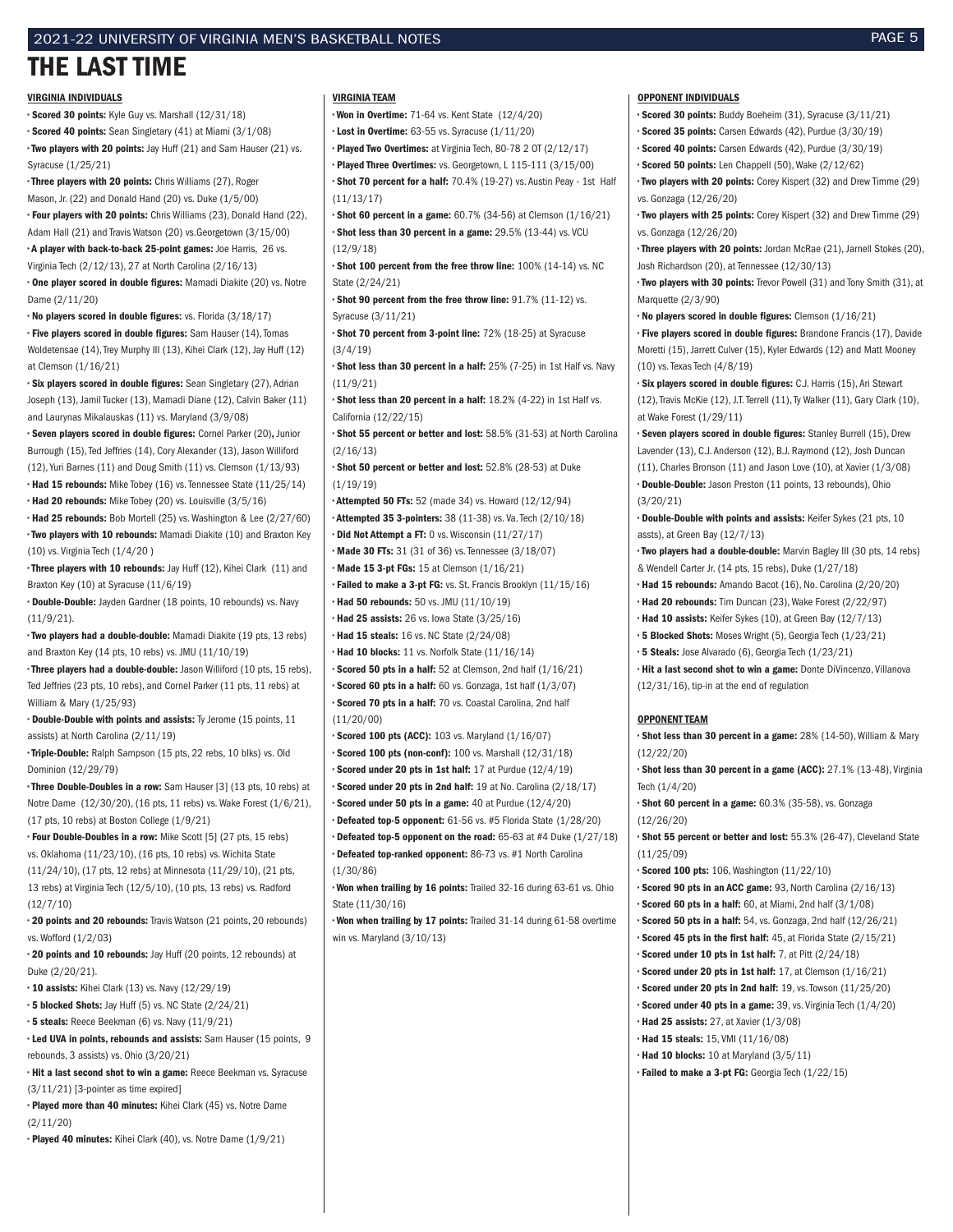## JOHN PAUL JONES ARENA RECORDS

### VIRGINIA PLAYERS

| Most 2nd Half Points: 26, Sylven Landesberg vs. Boston College, 2/4/09     |                                                            |
|----------------------------------------------------------------------------|------------------------------------------------------------|
|                                                                            |                                                            |
| Field Goals:13, Sylven Landesberg vs. Boston College, 2/4/09               |                                                            |
|                                                                            |                                                            |
|                                                                            |                                                            |
|                                                                            |                                                            |
|                                                                            |                                                            |
|                                                                            | 12, Sean Singletary vs. Georgia Tech, 2/24/07              |
| 3-Point FG Pct.: 1.000 (5-5), Malcolm Brogdon vs. Boston College, $2/3/16$ |                                                            |
|                                                                            | 1.000 (5-5), Justin Anderson vs. Tennessee State, 11/25/14 |
|                                                                            | 1.000 (4-4), De'Andre Hunter vs. Coppin State, 11/16/18    |
|                                                                            | 1.000 (4-4), London Perrantes vs. Miami, 2/26/14           |
|                                                                            | 1.000 (4-4), Joe Harris vs. Hampton, 11/26/13              |
|                                                                            |                                                            |
|                                                                            | 14, Sylven Landesberg vs. Florida State, 1/24/09           |
|                                                                            |                                                            |
| FT Pct.: 1.000 (14-14), Sylven Landesberg vs. Florida State, $1/24/09$     |                                                            |
|                                                                            | 1.000 (12-12), Malcolm Brogdon vs. Villanova, 12/19/15     |
|                                                                            |                                                            |
|                                                                            |                                                            |
|                                                                            |                                                            |

## **VIRGINIA TEAM**<br>Most Points:

| 24 vs. VMI, 11/16/08     |
|--------------------------|
|                          |
|                          |
|                          |
| 21 vs. Hampton, 12/19/07 |
|                          |

### **MISCELLANEOUS**

|                                                                            | 57 points vs. Grambling State, 11/22/16 |
|----------------------------------------------------------------------------|-----------------------------------------|
|                                                                            |                                         |
| Largest Margin of Victory:57 vs. Coppin State, 11/16/18                    |                                         |
|                                                                            | 56 points vs. Grambling State, 11/22/16 |
|                                                                            |                                         |
| Overtime Games (Record): 12 (6-6); Last: 71-64 win vs. Kent State, 12/4/20 |                                         |
|                                                                            |                                         |

### OPPONENT PLAYERS

| Most 1st Half Points:  19, DeWayne Jackson, Morgan State, 12/19/12 |
|--------------------------------------------------------------------|
|                                                                    |
|                                                                    |
|                                                                    |
| Field Goal Attempts: 24, Malcolm Delaney, Virginia Tech, 1/28/10   |
|                                                                    |
|                                                                    |
|                                                                    |
|                                                                    |
|                                                                    |
|                                                                    |
|                                                                    |
| 1.000 (8-8), Sean Mosley, Maryland, 3/6/10                         |
| 1.000 (7-7), Roy Devyn Marble, Iowa, 3/27/13                       |
|                                                                    |
|                                                                    |
|                                                                    |

### OPPONENT TEAM

| 10, North Carolina, 1/15/09 |
|-----------------------------|
|                             |
|                             |

### RECORD AT JOHN PAUL JONES ARENA

2006-07 to present. . . 252 games - 205-47 (.813)

### LONGEST WINNING STREAKS

24 games from 2/7/15 vs. Louisville through 11/30/16 vs. Ohio State 21 games from 12/21/13 vs. Northern Iowa through 1/22/15 vs. Georgia Tech

### LONGEST ACC WINNING STREAK

21 games from 1/6/13 vs. North Carolina through 1/22/15 vs. Georgia Tech

### LONGEST LOSING STREAK

4 games from 2/6/10 vs. Wake Forest through 3/6/10 vs. Maryland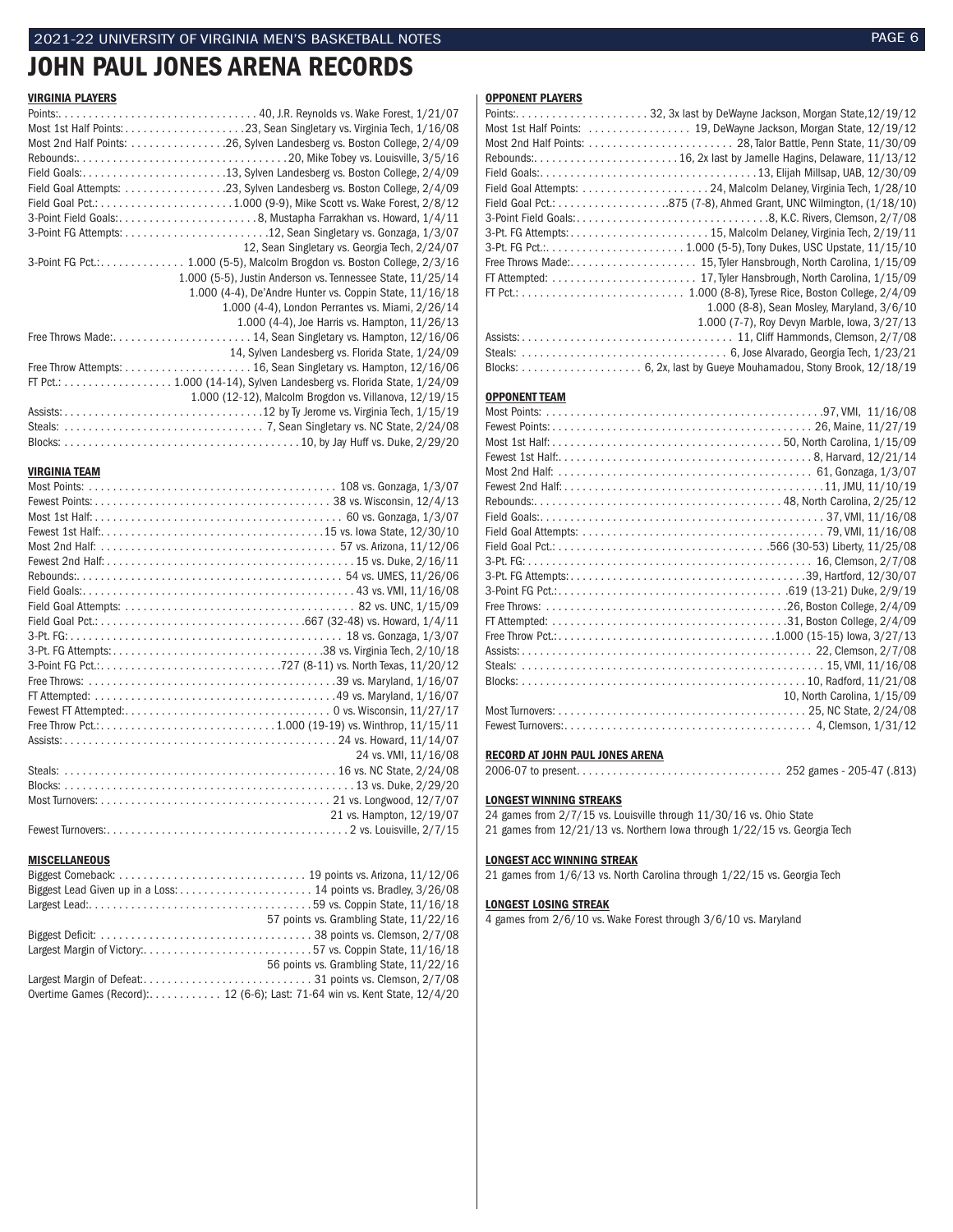

# **0 KIHEI CLARK**

**Guard • 5-10 • 172**

**Senior Woodland Hills, Calif. • Taft Charter**

## **2021-22 HIGHLIGHTS**

• Bob Cousy Award Watch List

• Preseason All-ACC Second Team

## **2021-22 GAME-BY-GAME**

**Opponent GP-GS FG 3FG FT O-D Reb A TO Blk Stl PF Min Pts** Navy 1-1 3-9 2-7 4-4 0-0 0 2 2 0 0 1 38 12

## **CAREER HIGHS**

| Points        | 23 at Louisville (2/8/20)              |
|---------------|----------------------------------------|
| FGs           | 8 at Louisville (2/8/20)               |
| 3FGs          | 4, 2x - last at Georgia Tech (2/10/21) |
| FTs           | 9 vs. Kent State (12/4/20)             |
| Rebounds      | 11 at Syracuse (11/6/19)               |
| Assists       | 13 vs. Navy (12/29/19)                 |
| Turnovers     | 9 at Florida State (1/15/20)           |
| Blocks        | 1, 3x - last at Purdue (12/4/19)       |
| <b>Steals</b> | 3, 7x - last at Duke (2/20/21)         |
| Minutes       | 45, 2x - last vs. Notre Dame (2/11/20) |

## **SEASON HIGHS**

| Points           | 12 vs. Navy (11/9/21) |
|------------------|-----------------------|
| FGs              | 3 vs. Navy (11/9/21)  |
| 3FGs             | 2 vs. Navy (11/9/21)  |
| FTs              | 4 vs. Navy (11/9/21)  |
| Rebounds         |                       |
| Assists          | 2 vs. Navy (11/9/21)  |
| <b>Turnovers</b> | 2 vs. Navy (11/9/21)  |
| Blocks           |                       |
| Steals           |                       |
| Minutes          | 38 vs. Navy (11/9/21) |
|                  |                       |

### **CAREER STATISTICS**

| CANEEN SIMISTICS   |  |                                                                                                    |              |      |                                       |      |         |       |           |             |        |     |     |          |    |          |
|--------------------|--|----------------------------------------------------------------------------------------------------|--------------|------|---------------------------------------|------|---------|-------|-----------|-------------|--------|-----|-----|----------|----|----------|
| Year               |  | G-GS Min-Avg. FG-FGA Pct. 3FG-3FGA Pct. FT-FTA Pct. Off-Def. Reb-Avg. PF-DQ Ast TO Blk Stl Pts-Avg |              |      |                                       |      |         |       |           |             |        |     |     |          |    |          |
| 2018-19 38-20      |  | 1018-26.8                                                                                          | 55-157       | .350 | 29-85                                 | .341 | 33-40   | .825  | $16 - 73$ | 89-2.3      | $52-0$ | 97  | 39  | $\Omega$ | 28 | 172-4.5  |
| 2019-20 30-30      |  | 114-37.1                                                                                           | 105-280 .375 |      | 36-96                                 | .375 | 78-89   | .876  | 11-114    | 125-4.2     | 54-0   | 177 | 105 | 3        | 37 | 324-10.8 |
| 2020-21 25-23      |  | 853-34.1                                                                                           | 85-207       | .411 | $20 - 62$                             | .323 | 47-64   | .734  | $6 - 45$  | $51 - 2.0$  | $30-0$ | 113 | 53  |          | 18 | 237-9.5  |
| $2021 - 22$ 1-1    |  | 38-38                                                                                              | $3-9$        | .333 | $2 - 7$                               | .286 | $4 - 4$ | 1.000 | $0 - 0$   | $0 - 0.0$   | 1-0    |     |     |          |    | 12-12.0  |
| <b>TOTAL 94-74</b> |  | 3023-32.2                                                                                          |              |      | 248-653 .380 87-250 .348 162-197 .822 |      |         |       | 33-232    | $265 - 2.8$ | 137-0  | 388 | 199 |          | 83 | 745-7.9  |



# **1 JAYDEN GARDNER**

**Forward • 6-6 • 246 Senior Wake Forest, N.C. • East Carolina**

## **2021-22 HIGHLIGHTS**

**CAREER STATISTICS**

• Karl Malone Award Watch list • Recored 18 points and 10 rebounds vs. Navy (11/9/21)

| 2021-22 GAME-BY-GAME                                     |  |                                         |  |  |  |  |  |
|----------------------------------------------------------|--|-----------------------------------------|--|--|--|--|--|
| Opponent GP-GS FG 3FG FT O-D Reb A TO Blk Stl PF Min Pts |  |                                         |  |  |  |  |  |
| Navy                                                     |  | 1-1 7-13 0-0 4-5 2-8 10 1 5 1 0 3 33 18 |  |  |  |  |  |

## **CAREER HIGHS**

| Points              | 35 vs. UCF (1/13/19) *                    |
|---------------------|-------------------------------------------|
| FGs                 | 13 vs. Temple (2/23/20) *                 |
| 3FGs                | 2 vs. UCF (3/4/21) *                      |
| FTs                 | 14 vs. Campbell (12/14/19) *              |
| Rebounds            | 20 vs. UCF (1/13/19) *                    |
| Assists             | 4, 7x - last vs. Houston (2/3/21) *       |
| Turnovers           | 6 vs. Rice (11/24/19) *                   |
| Blocks              | 2, 4x - last vs. Temple (2/23/20) *       |
| Steals              | 3, 3x - last at South Florida (2/26/20) * |
| Minutes             | 42 vs. Tulsa (2/17/19) *                  |
| * at East Carolina  |                                           |
| <b>SEASON HIGHS</b> |                                           |
| Points              | 18 vs. Navy (11/9/21)                     |
| FGs                 | 7 vs. Navy (11/9/21)                      |
| 3FGs                |                                           |
| FTs                 | 4 vs. Navy (11/9/21)                      |
| Rebounds            | 10 vs. Navy (11/9/21)                     |
| Assists             | 1 vs. Navy (11/9/21)                      |
| Turnovers           | 5 vs. Navy (11/9/21)                      |
| Blocks              | 1 vs. Navy (11/9/21)                      |
| Steals              | 0 vs. Navy (11/9/21)                      |
| <b>Minutes</b>      | 33 vs. Navy (11/9/21)                     |
|                     |                                           |

| CAKEEK STATISTICS. |                                                                                                         |  |         |      |  |              |                   |      |  |  |                             |
|--------------------|---------------------------------------------------------------------------------------------------------|--|---------|------|--|--------------|-------------------|------|--|--|-----------------------------|
|                    | Year G-GS Min-Avg. FG-FGA Pct. 3FG-3FGA Pct. FT-FTA Pct. Off-Def. Reb-Avg. PF-DQ Ast TO Blk Stl Pts-Avg |  |         |      |  |              |                   |      |  |  |                             |
|                    | 2018-19 31-31  947-30.5  166-337 .493   2-10  .200  171-228 .750  93-169  262-8.5                       |  |         |      |  |              |                   |      |  |  | 88 39 75 14 24 505-16.3     |
|                    | 2019-20 30-29 1068-35.6 223-428 521  4-20 .200 160-218 .734  91-194  285-9.2                            |  |         |      |  |              |                   | 91 — |  |  | 67 83 15 34 610-19.7        |
|                    | 2020-21 18-17 669-37.2 123-257 .479   3-6   .500  98-133 .737   39-119                                  |  |         |      |  |              | 158-8.3           |      |  |  | 42 27 45 3 11 347-18.3      |
|                    | 2021-22 1-1 33-33.0 7-13 .538                                                                           |  | $O - O$ | .000 |  | 4-5 .800 2-8 | 10-10.0 3 1 5 1 0 |      |  |  | 18-18.0                     |
|                    | 715-8.9 701AL 80-78 2717-34.0 519-1035 .501 8-36 .222 433-584                                           |  |         |      |  |              |                   |      |  |  | 224 131 208 33 69 1480-18.5 |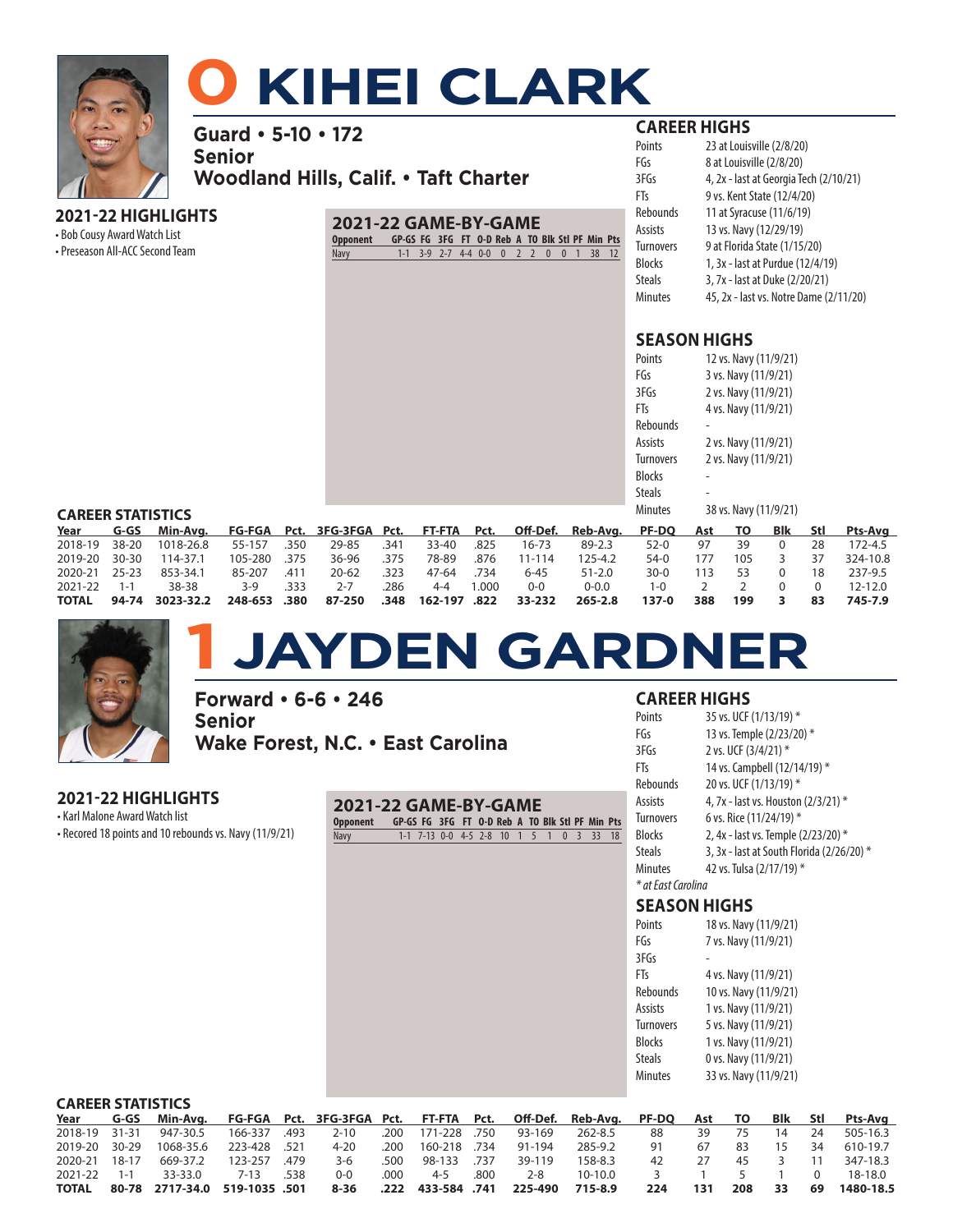

# **2 REECE BEEKMAN**

**Guard • 6-3 • 181 Sophomore Baton Rouge, La. • Scotlandville Magnet**

## **2021-22 HIGHLIGHTS**

• Recorded career-high six steals vs. Navy (11/9/21) **2021-22 GAME-BY-GAME Opponent GP-GS FG 3FG FT O-D Reb A TO Blk Stl PF Min Pts** Navy 1-1 4-8 0-1 0-2 0-5 5 6 1 1 6 4 38 8

## **CAREER HIGHS**

| Points           | 12 vs. Wake Forest (1/6/21)            |
|------------------|----------------------------------------|
| FGs              | 5 vs. San Francisco (11/27/20)         |
| 3FGs             | 1, 7x - last vs. Syracuse (3/11/21)    |
| FTs              | 5 vs. Syracuse (1/25/21)               |
| <b>Rebounds</b>  | 8 vs. North Carolina (2/13/21)         |
| Assists          | 7 vs. North Carolina (2/13/21)         |
| <b>Turnovers</b> | 4 at Georgia Tech (2/10/21)            |
| <b>Blocks</b>    | 2, 2x - last at Georgia Tech (2/10/21) |
| Steals           | 6 vs. Navy (11/9/21)                   |
| Minutes          | 39 vs. Georgia Tech (1/23/21)          |

## **SEASON HIGHS**

| Points           | 38 vs. Navy (11/9/21) |
|------------------|-----------------------|
| FGs              | 4 vs. Navy (11/9/21)  |
| 3FGs             |                       |
| FTs              |                       |
| Rebounds         | 5 vs. Navy (11/9/21)  |
| Assists          | 6 vs. Navy (11/9/21)  |
| <b>Turnovers</b> | 1 vs. Navy (11/9/21)  |
| <b>Blocks</b>    | 1 vs. Navy (11/9/21)  |
| <b>Steals</b>    | 6 vs. Navy (11/9/21)  |
| Minutes          | 38 vs. Navy (11/9/21) |
|                  |                       |

### **CAREER STATISTICS**

|  | Year G-GS Min-Avg. FG-FGA Pct. 3FG-3FGA Pct. FT-FTA Pct. Off-Def. Reb-Avg. PF-DQ Ast TO Blk Stl Pts-Avg |  |  |  |  |  |  |  |
|--|---------------------------------------------------------------------------------------------------------|--|--|--|--|--|--|--|
|  | 2020-21 25-20 732-29.3 42-110 .382 9-37 .243 25-33 .758 5-66 71-2.8 37-0 75 29 10 30 118-4.7            |  |  |  |  |  |  |  |
|  | 2021-22 1-1 38-38.0 4-8 .500 0-1 .000 0-2 .000 0-5 5-5.0 4-0 6 1 1 6 8-8.0                              |  |  |  |  |  |  |  |
|  | TOTAL 26-21 770-29.6 46-118 .390 9-38 .237 25-35 .714 5-71 76-2.9 41-0 81 30 11 36 126-4.9              |  |  |  |  |  |  |  |



•

# **4 ARMAAN FRANKLIN**

**Guard • 6-4 • 204 Junior Indianapolis, Ind. • Indiana**

**2021-22 HIGHLIGHTS**

## **2021-22 GAME-BY-GAME Opponent GP-GS FG 3FG FT O-D Reb A TO Blk Stl PF Min Pts**

Navy 1-1 2-11 1-7 2-2 0-0 0 1 0 1 3 1 33 7

## **CAREER HIGHS**

| Points           | 23, 2x - last at Northwestern (2/10/21) * |
|------------------|-------------------------------------------|
| FGs              | 8 at Illinois (12/26/20) *                |
| 3FGs             | 5, 3x - last at Illinois (12/26/20) *     |
| FTs              | 7 at Northwestern (2/10/21) *             |
| <b>Rebounds</b>  | 8 at Florida State (12/9/20) *            |
| Assists          | 8 vs. Western Illinois (11/5/19) *        |
| <b>Turnovers</b> | 5 at Butler (12/19/20) *                  |
| <b>Blocks</b>    | 1, 9x - last vs. Navy (11/9/21)           |
| <b>Steals</b>    | 4 at Northwestern (2/10/21) *             |
| Minutes          | 44 at Northwestern (2/10/21) *            |

| Points           | 7 vs. Navy (11/9/21)  |
|------------------|-----------------------|
| FGs              | 2 vs. Navy (11/9/21)  |
| 3FGs             |                       |
| FTs              | 2 vs. Navy (11/9/21)  |
| Rebounds         |                       |
| Assists          | 1 vs. Navy (11/9/21)  |
| <b>Turnovers</b> |                       |
| <b>Blocks</b>    | 1 vs. Navy (11/9/21)  |
| <b>Steals</b>    | 3 vs. Navy (11/9/21)  |
| Minutes          | 33 vs. Navy (11/9/21) |

|                 | <b>CAREER STATISTICS</b> |                                                                                                    |             |  |                          |      |            |       |          |           |     |     |      |                         |                |          |
|-----------------|--------------------------|----------------------------------------------------------------------------------------------------|-------------|--|--------------------------|------|------------|-------|----------|-----------|-----|-----|------|-------------------------|----------------|----------|
| Year            |                          | G-GS Min-Avg. FG-FGA Pct. 3FG-3FGA Pct. FT-FTA Pct. Off-Def. Reb-Avg. PF-DQ Ast TO Blk Stl Pts-Avg |             |  |                          |      |            |       |          |           |     |     |      |                         |                |          |
| 2019-20 32-9    |                          | 442-13.8 39-112 .348                                                                               |             |  | 17-64                    | .266 | 24-39 .615 |       | $2 - 50$ | 52-1.6    | 43  | -41 | 30 I | $\overline{\mathbf{3}}$ | 8 <sup>7</sup> | 119-3.7  |
| 2020-21 22-20   |                          | 661-30.0                                                                                           | 87-203 .429 |  | 36-85                    | .424 | 40-54 .741 |       | 13-78    | 91-4.1    | 61  | 47  |      | 48 5                    | 26             | 250-11.4 |
| $2021 - 22$ 1-1 |                          | 33-33.0                                                                                            | 2-11 .182   |  | $1 - 7$                  | .143 | $2 - 2$    | 1.000 | $O - O$  | $0 - 0.0$ |     |     |      | $0 \t 1 \t 3$           |                | 7-7.0    |
|                 |                          | TOTAL 55-30 1136-20.7                                                                              |             |  | 128-326 .393 54-156 .346 |      | 66-95 .695 |       | 15-128   | 143-2.6   | 105 | 89  | 78   | 9                       | 37             | 377-6.9  |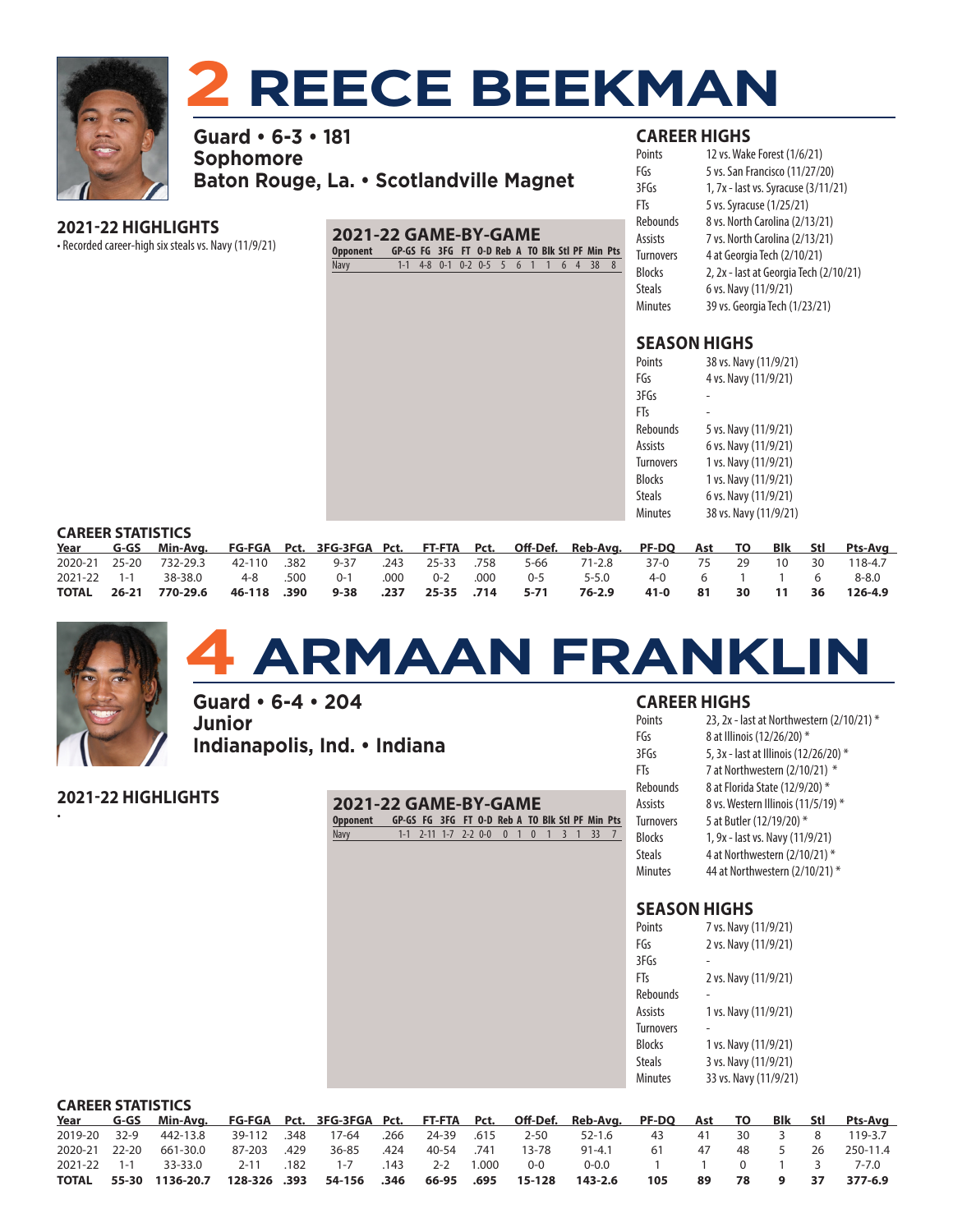

•

## **5 JAYDEN NIXON**

**Guard • 6-3 • 192** 

**Senior**

**Charlottesville, Va. • Choate Rosemary Hall (Conn.)**

## **2021-22 HIGHLIGHTS**

## **2021-22 GAME-BY-GAME**

**Opponent GP-GS FG 3FG FT O-D Reb A TO Blk Stl PF Min Pts** Navy

## **CAREER HIGHS**

| Points           | 2, 3x - last at Syracuse (3/4/19)          |
|------------------|--------------------------------------------|
| FGs              | 1, 3x - last at Syracuse (3/4/19)          |
| 3FGs             |                                            |
| FTs              | 1, 2x - last vs. Morgan State (12/3/18)    |
| Rebounds         | 3, 2x - last vs. William & Mary (12/22/18) |
| Assists          | 1 vs. Pittsburgh (3/2/19)                  |
| <b>Turnovers</b> | 2 vs. Marshall (1/31/18)                   |
| Blocks           | 1, 2x - last at Syracuse (3/4/19)          |
| Steals           | 1, 2x - last vs. Pittsburgh (3/2/19)       |
| Minutes          | 10 vs. Maine (11/27/19)                    |

## **SEASON HIGHS**

| Points           |  |
|------------------|--|
| FGs              |  |
| 3FGs             |  |
| FTs              |  |
| Rebounds         |  |
| Assists          |  |
| <b>Turnovers</b> |  |
| <b>Blocks</b>    |  |
| Steals           |  |
| <b>Minutes</b>   |  |
|                  |  |

## **CAREER STATISTICS**

| Year         | G-GS     | Min-Ava.   |          |      | FG-FGA Pct. 3FG-3FGA Pct. FT-FTA Pct. |      |         |      | Off-Def. | Reb-Avg.   | <b>PF-DQ</b> | Ast | TO. | Blk | Stl | Pts-Ava    |
|--------------|----------|------------|----------|------|---------------------------------------|------|---------|------|----------|------------|--------------|-----|-----|-----|-----|------------|
| 2018-19      | $14-0$   | $43 - 3.1$ | $3 - 10$ | .300 | $0 - 3$                               | .000 | 2-4     | 500. | 3-5      | $8 - 0.6$  | 10-0         |     |     |     |     | 8-0.6      |
| 2019-20      | $5-0$    | 18-3.6     | 1-2      | .500 | 0-1                                   | .000 | 0-0     | .000 | 1-1      | 2-0.4      | 1-0          |     |     |     |     | $2 - 0.4$  |
| 2020-21      | $3-0$    | $4 - 1.3$  | ი-ი      | .000 | 0-0                                   | .000 | 0-0     | .000 | $0 - 7$  | $-0.3$     | I-0          |     |     |     |     | $0 - 0.0$  |
| 2021-22      | $0 - 0$  | 0-0.0      | 0-0      | .000 | 0-0                                   | .000 | 0-0     | .000 | $0 - 0$  | $0 - 0.0$  | 0-0          |     |     |     |     | $0 - 0.0$  |
| <b>TOTAL</b> | $22 - 0$ | $65 - 3.0$ | 4-12     | .333 | $0 - 4$                               | .000 | $2 - 4$ | .500 | $4 - 7$  | $11 - 0.5$ | 12-0         |     |     |     |     | $10 - 0.5$ |



# **10 TAINE MURRAY**

**Guard • 6-5 • 207 Freshman Auckland, N.Z. • Rosmini College**

**2021-22 HIGHLIGHTS**

• Made collegiate debut vs. Navy (11/9/21) **2021-22 GAME-BY-GAME Opponent GP-GS FG 3FG FT O-D Reb A TO Blk Stl PF Min Pts** Navy 1-0 0-0 0-0 0-0 0-0 0.0 0 1 0 0 1 2 0

## **CAREER/SEASON HIGHS**

| Points           |                      |
|------------------|----------------------|
| FGs              |                      |
| 3FGs             |                      |
| FTs              |                      |
| Rebounds         |                      |
| Assists          |                      |
| <b>Turnovers</b> | 1 vs. Navy (11/9/21) |
| <b>Blocks</b>    |                      |
| <b>Steals</b>    |                      |
| Minutes          | 2 vs. Navy (11/9/21) |

| <b>CAREER STATISTICS</b> |         |                                                                                                         |     |      |     |      |       |                    |                   |                   |               |  |  |           |
|--------------------------|---------|---------------------------------------------------------------------------------------------------------|-----|------|-----|------|-------|--------------------|-------------------|-------------------|---------------|--|--|-----------|
|                          |         | Year G-GS Min-Avg. FG-FGA Pct. 3FG-3FGA Pct. FT-FTA Pct. Off-Def. Reb-Avg. PF-DQ Ast TO Blk Stl Pts-Avg |     |      |     |      |       |                    |                   |                   |               |  |  |           |
|                          |         | 2021-22 1-0 2-2.0                                                                                       |     |      |     |      |       |                    | 0-0 0-0 000. 000. | 0-0.0 1-0 0 1 0 0 |               |  |  | 0-0.0     |
| <b>TOTAL</b>             | $1 - 0$ | $2 - 2.0$                                                                                               | 0-0 | .000 | 0-0 | .000 | $O-O$ | $\sim$ .000 $\sim$ | 0-0               | 0-0.0             | $1-0$ 0 1 0 0 |  |  | $0 - 0.0$ |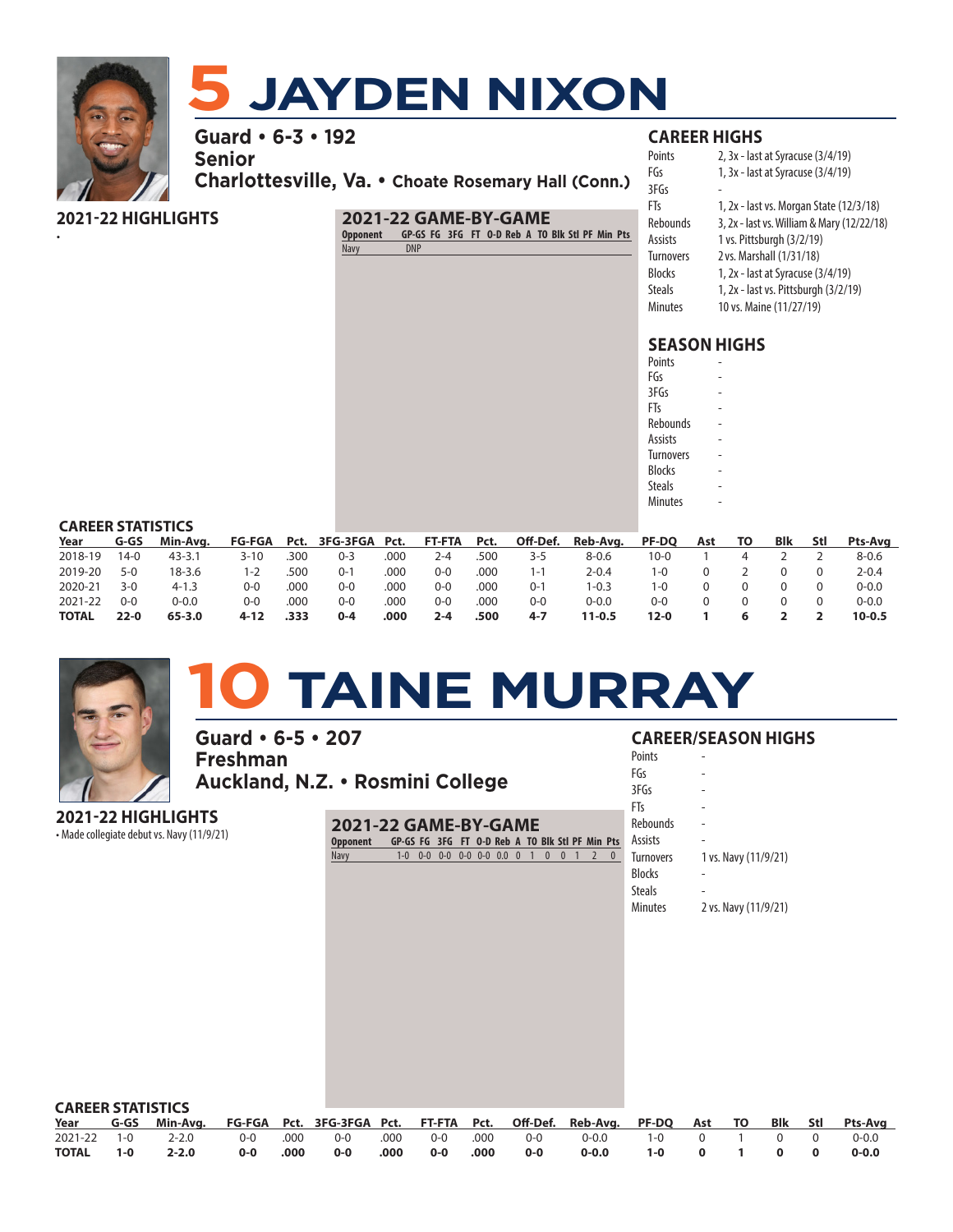

## **2021-22 HIGHLIGHTS**

•

### **2021-22 GAME-BY-GAME**

**Opponent GP-GS FG 3FG FT O-D Reb A TO Blk Stl PF Min Pts** Navy

| 3FGs             |                         |
|------------------|-------------------------|
| FTs              |                         |
| Rebounds         |                         |
| Assists          |                         |
| <b>Turnovers</b> |                         |
| <b>Blocks</b>    |                         |
| <b>Steals</b>    |                         |
| <b>Minutes</b>   | 2 vs. Towson (11/25/20) |
|                  |                         |

## **SEASON HIGH**

| Points           |  |
|------------------|--|
| FGs              |  |
| 3FGs             |  |
| FTs              |  |
| Rebounds         |  |
| <b>Assists</b>   |  |
| <b>Turnovers</b> |  |
| <b>Blocks</b>    |  |
| <b>Steals</b>    |  |
| <b>Minutes</b>   |  |

### **CAREER STATISTICS**

|             |       | Year G-GS Min-Avg. FG-FGA Pct. 3FG-3FGA Pct. FT-FTA Pct. Off-Def. Reb-Avg. PF-DQ Ast TO Blk Stl Pts-Avg |          |      |                                |      |                        |      |       |                     |             |                                                 |                                                 |           |
|-------------|-------|---------------------------------------------------------------------------------------------------------|----------|------|--------------------------------|------|------------------------|------|-------|---------------------|-------------|-------------------------------------------------|-------------------------------------------------|-----------|
|             |       | 2020-21 3-0 3-1.0                                                                                       |          |      | 0-2 .000 0-2 .000 0-0 .000 0-0 |      |                        |      |       | 0-0.0 0-0 0 0 0 0 0 |             |                                                 |                                                 | 0-0.0     |
| 2021-22 0-0 |       | 0-0.0                                                                                                   | 0-0 .000 |      | $O-O$                          |      | 0-0 .000 0-0 .000 .000 |      |       | $0 - 0.0$           | 0-0 0 0 0 0 |                                                 |                                                 | 0-0.0     |
| TOTAL       | $3-0$ | 3-1.0                                                                                                   | $0-2$    | .000 | $0-2$                          | .000 | $O-O$                  | .000 | $O-O$ | $0 - 0.0$           | 0-0         | $\overline{\mathbf{0}}$ $\overline{\mathbf{0}}$ | $\overline{\mathbf{0}}$ $\overline{\mathbf{0}}$ | $0 - 0.0$ |



•

## **12 CHASE COLEMAN**

**Guard • 5-9 • 161 Junior Norfolk, Va. • Maury**

**2021-22 HIGHLIGHTS**

**2021-22 GAME-BY-GAME Opponent GP-GS FG 3FG FT O-D Reb A TO Blk Stl PF Min Pts** Navy DNP

### **CAREER HIGHS**

| Points           | 3, 2x - last vs. Virginia Tech (1/4/20) |
|------------------|-----------------------------------------|
| FGs              | 1, 6x - last vs. Miami (3/1/21)         |
| 3FGs             | 1, 2x - last vs. Virginia Tech (1/4/20) |
| FTs              |                                         |
| Rebounds         | 2 vs. UMass (11/23/19)                  |
| Assists          | 1, 2x - last vs. Virginia Tech (1/4/20) |
| <b>Turnovers</b> | 2 vs. Florida State (1/28/20)           |
| <b>Blocks</b>    |                                         |
| <b>Steals</b>    | 1, 4x - last vs. Virginia Tech (1/4/20) |
| Minutes          | 12 at Purdue (12/4/19)                  |

| Points           |  |
|------------------|--|
| FGs              |  |
| 3FGs             |  |
| FTs              |  |
| Rebounds         |  |
| Assists          |  |
| <b>Turnovers</b> |  |
| <b>Blocks</b>    |  |
| <b>Steals</b>    |  |
| <b>Minutes</b>   |  |

| <b>CAREER STATISTICS</b> |          |            |          |      |         |      |         |      |         |                                                               |              |     |     |     |       |           |
|--------------------------|----------|------------|----------|------|---------|------|---------|------|---------|---------------------------------------------------------------|--------------|-----|-----|-----|-------|-----------|
| Year                     | G-GS     | Min-Ava.   |          |      |         |      |         |      |         | FG-FGA Pct. 3FG-3FGA Pct. FT-FTA Pct. Off-Def. Reb-Avg. PF-DQ |              | Ast | TO. | Blk | - Stl | Pts-Avg   |
| 2019-20                  | $17-0$   | $87 - 5.1$ | 5-18     | .278 | $2 - 8$ | .250 | $0 - 0$ | .000 | $0 - 8$ | $8 - 0.5$                                                     | $9 - 0$      |     |     |     |       | 12-0.7    |
| 2020-21                  | $5-0$    | $6 - 1.2$  | 1-1      | .000 | $O - O$ | .000 | $0 - 0$ | .000 | $0 - 1$ | $1 - 0.2$                                                     | $1 - \Omega$ |     |     |     |       | $2 - 0.4$ |
| 2021-22                  | $0 - 0$  | $0 - 0.0$  | ი-ი      | .000 | $0 - 0$ | .000 | $0 - 0$ | .000 | $0 - 0$ | $0 - 0.0$                                                     | 0-0          |     |     |     |       | $0 - 0.0$ |
| <b>TOTAL</b>             | $22 - 0$ | $93 - 4.2$ | $6 - 19$ | .316 | $2 - 8$ | .250 | $0 - 0$ | .000 | $0-9$   | $9 - 0.4$                                                     | 10-0         |     |     |     |       | $14-0.6$  |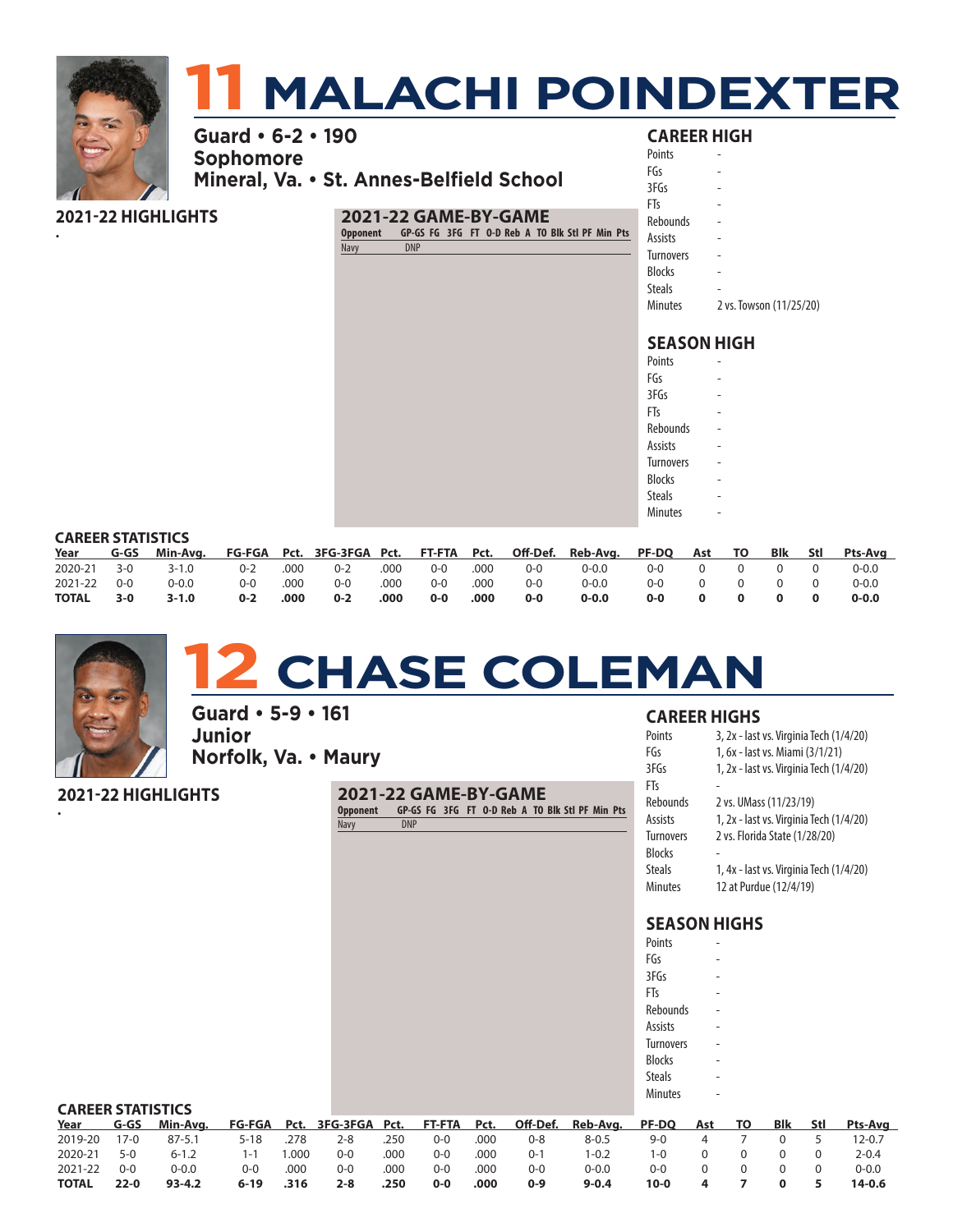

# **221 <b>XADIN SHEDRICK**<br>3 • 6-11 • 231

**Forward • 6-11 • 231 Redshirt Sophomore Holly Springs, N.C. • Holly Springs**

## **2021-22 HIGHLIGHTS**

• Registered seven points, seven rebounds and career-best three steals vs. Navy (11/9/21)

## **2021-22 GAME-BY-GAME**

**Opponent GP-GS FG 3FG FT O-D Reb A TO Blk Stl PF Min Pts** Navy 1-1 3-5 0-0 1-2 2-5 7 0 2 1 3 4 23 7

| <b>CAREER HIGHS</b> |  |  |  |  |  |
|---------------------|--|--|--|--|--|
|---------------------|--|--|--|--|--|

| Points           | 12 vs. Saint Francis (12/1/20)  |
|------------------|---------------------------------|
| FGs              | 5 vs. Saint Francis (12/1/20)   |
| 3FGs             |                                 |
| FTs              | 4 vs. William & Mary (12/22/20) |
| Rebounds         | 8 vs. Saint Francis (12/1/20)   |
| Assists          | 2 vs. Gonzaga (12/26/20)        |
| <b>Turnovers</b> | 2, 3x - last vs. Navy (11/9/21) |
| <b>Blocks</b>    | 2 vs. Towson (11/25/20)         |
| <b>Steals</b>    | 3 vs. Navy (11/9/21)            |
| <b>Minutes</b>   | 23 vs. Navy (11/9/21)           |
|                  |                                 |

## **SEASON HIGHS**

| Points           | 7 vs. Navy (11/9/21)  |
|------------------|-----------------------|
| FGs              | 3 vs. Navy (11/9/21)  |
| 3FGs             |                       |
| FTs              | 1 vs. Navy (11/9/21)  |
| Rebounds         | 7 vs. Navy (11/9/21)  |
| Assists          |                       |
| <b>Turnovers</b> | 2 vs. Navy (11/9/21)  |
| <b>Blocks</b>    | 1 vs. Navy (11/9/21)  |
| Steals           | 3 vs. Navy (11/9/21)  |
| Minutes          | 23 vs. Navy (11/9/21) |

### **CAREER STATISTICS**

|            | Year G-GS Min-Avg. FG-FGA Pct. 3FG-3FGA Pct. FT-FTA Pct. Off-Def. Reb-Avg. PF-DQ Ast TO Blk Stl Pts-Avg |  |  |  |                                                                           |  |  |  |
|------------|---------------------------------------------------------------------------------------------------------|--|--|--|---------------------------------------------------------------------------|--|--|--|
|            | 2020-21 11-0 88-8.0 11-21 .524 0-1 .000 6-9 .667 12-12 24-2.2 14-0 3 6 4 2 28-2.5                       |  |  |  |                                                                           |  |  |  |
|            | 2021-22 1-1 23-23.0 3-5 .600 0-0 .000 1-2 .500 2-5 7-7.0 4-0 0 2 1 3 7-7.7                              |  |  |  |                                                                           |  |  |  |
| TOTAL 12-0 | 111-9.3                                                                                                 |  |  |  | 14-26 .538  0-1  .000  7-11 .636  14-17  31-2.6  18-0  3  8  5  5  35-2.9 |  |  |  |



## **22 FRANCISCO CAFFARO**

**Center • 7-1 • 242 Redshirt Junior El Trebo, Santa Fe, Argentina • NBA Global Academy**

| 2021-22 HIGHLIGHTS | 2021-22 GAME-BY-GAME |                                                 |                                        |  |  |  |  |  |
|--------------------|----------------------|-------------------------------------------------|----------------------------------------|--|--|--|--|--|
|                    | <b>Opponent</b>      | GP-GS FG 3FG FT 0-D Reb A TO Blk Stl PF Min Pts |                                        |  |  |  |  |  |
|                    | Navy                 |                                                 | $1-0$ 1-2 0-0 1-2 2-2 4 0 2 0 0 3 15 3 |  |  |  |  |  |

## **CAREER HIGHS**

| Points           | 10 vs. North Carolina (12/8/19)         |
|------------------|-----------------------------------------|
| FGs              | 4 vs. North Carolina (12/8/19)          |
| 3FGs             |                                         |
| FTs              | 2, 4x - last vs. Georgia Tech (1/23/21) |
| <b>Rebounds</b>  | 7 vs. North Carolina (12/8/19)          |
| Assists          | 1, 2x - last vs. Notre Dame (1/13/21)   |
| <b>Turnovers</b> | 3 at Clemson (1/16/21)                  |
| <b>Blocks</b>    | 1, 4x - last vs. NC State (2/24/21)     |
| <b>Steals</b>    | 1, 2x - last vs. Maine (11/27/19)       |
| <b>Minutes</b>   | 21 vs. North Carolina (12/8/19)         |

| Points           | 3 vs. Navy (11/9/21)  |
|------------------|-----------------------|
| FGs              | 1 vs. Navy (11/9/21)  |
| 3FGs             |                       |
| FTs              | 1 vs. Navy (11/9/21)  |
| Rebounds         | 4 vs. Navy (11/9/21)  |
| Assists          |                       |
| <b>Turnovers</b> | 2 vs. Navy (11/9/21)  |
| <b>Blocks</b>    |                       |
| Steals           |                       |
| Minutes          | 15 vs. Navy (11/9/21) |

|              | <b>CAREER STATISTICS</b> |               |            |      |         |      |           |      |           |                                                                      |      |          |          |                 |
|--------------|--------------------------|---------------|------------|------|---------|------|-----------|------|-----------|----------------------------------------------------------------------|------|----------|----------|-----------------|
| Year         |                          | G-GS Min-Avg. |            |      |         |      |           |      |           | FG-FGA Pct. 3FG-3FGA Pct. FT-FTA Pct. Off-Def. Reb-Avg. PF-DQ Ast TO |      |          |          | Blk Stl Pts-Avg |
| 2019-20      | 20-2                     | 152-7.6       | $9 - 17$   | .529 | $0 - 0$ | .000 | $10 - 15$ | .667 | $10 - 14$ | $24 - 1.2$                                                           | 24-0 | $\Omega$ |          | $28 - 1.4$      |
| 2020-21      | $17-0$                   | 117-6.9       | $6 - 12$   | .500 | $0 - 0$ | .000 | $8 - 10$  | .800 | $9 - 12$  | $21 - 1.2$                                                           | 16-0 |          |          | $20 - 1.2$      |
| 2021-22      | $1 - 0$                  | $15 - 15.0$   | $1 - 2$    | .500 | $0 - 0$ | .000 | 1-2       | .500 | $2 - 2$   | $4 - 4.0$                                                            | 3-0  | 0        | $\Omega$ | $3 - 3.0$       |
| <b>TOTAL</b> | $38-2$                   | 284-7.5       | 16-31 .516 |      | $0 - 0$ | .000 | 19-27     | .704 | $21 - 28$ | 49-1.3                                                               | 43-0 |          | -6       | $51-1.3$        |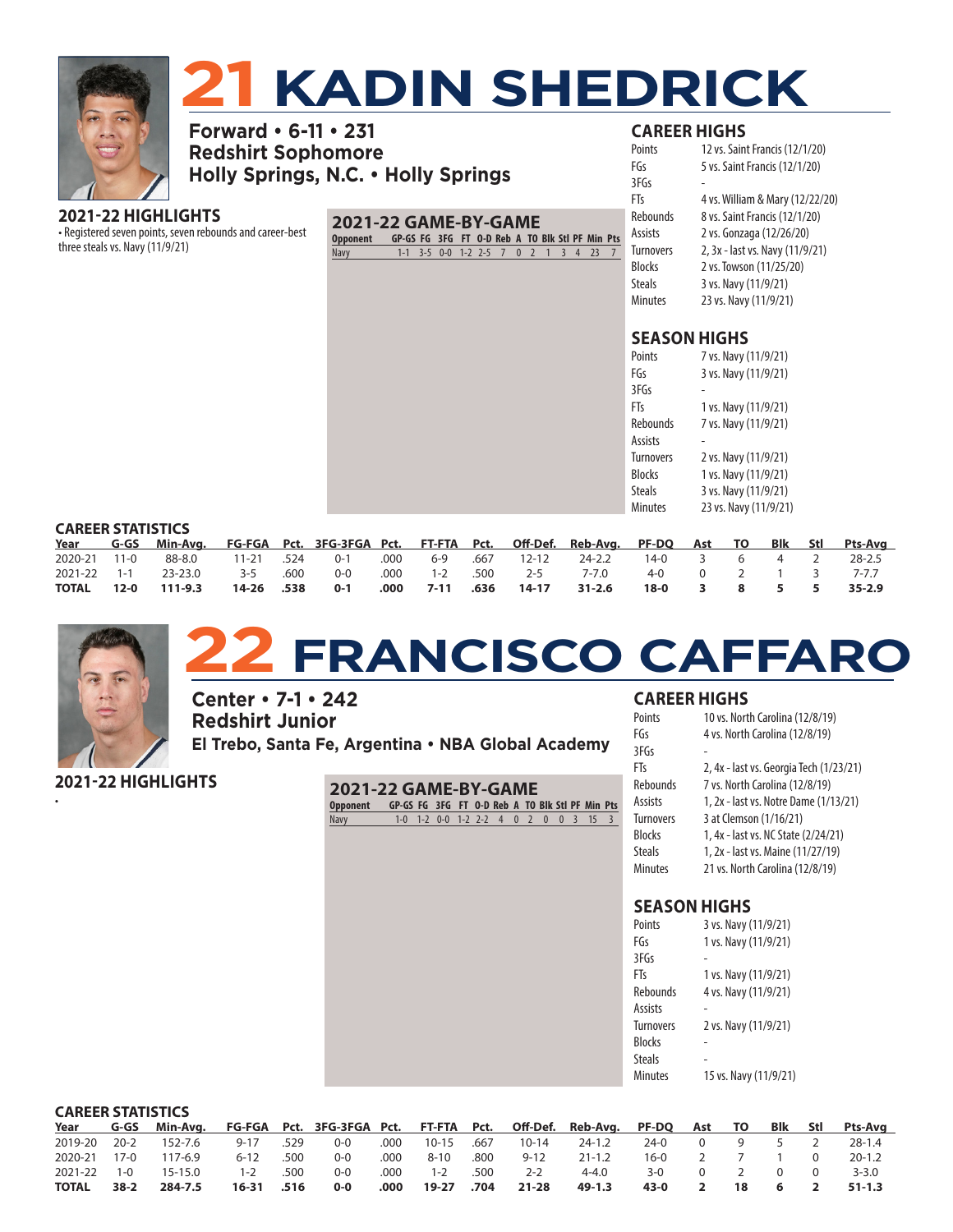

•

# **23 KODY STATTMANN**

**Guard • 6-8 • 200 Senior Cairns, Australia • St. Augustine's College**

## **2021-22 HIGHLIGHTS**

## **2021-22 GAME-BY-GAME**

**Opponent GP-GS FG 3FG FT O-D Reb A TO Blk Stl PF Min Pts** Navy 1-0 1-3 1-1 0-0 1-0 1 1 1 0 0 0 17 3

## **CAREER HIGHS**

| Points           | 11 at Boston College (1/7/20)    |
|------------------|----------------------------------|
| FGs              | 5 at Boston College (1/7/20)     |
| 3FGs             | 2 vs. Boston College (2/19/20)   |
| FTs              | 4, 3x - last vs. JMU (11/10/19)  |
| <b>Rebounds</b>  | 8 vs. Virginia Tech (1/4/20)     |
| Assists          | 4 vs. Syracuse (1/11/20)         |
| <b>Turnovers</b> | 2, 3x - last at Purdue (12/4/19) |
| Blocks           | 3 vs. Columbia (11/16/19)        |
| <b>Steals</b>    | 3 at North Carolina (2/15/20)    |
| <b>Minutes</b>   | 39 at Boston College (1/7/20)    |
|                  |                                  |

## **SEASON HIGHS**

| Points           | 3 vs. Navy (11/9/21)  |
|------------------|-----------------------|
| FGs              | 1 vs. Navy (11/9/21)  |
| 3FGs             | 1 vs. Navy (11/9/21)  |
| FTs              |                       |
| Rebounds         | 1 vs. Navy (11/9/21)  |
| Assists          | 1 vs. Navy (11/9/21)  |
| <b>Turnovers</b> | 1 vs. Navy (11/9/21)  |
| Blocks           |                       |
| Steals           |                       |
| Minutes          | 17 vs. Navy (11/9/21) |

### **CAREER STATISTICS**

| Year          | G-GS        |            |          |      |          |       |         |      |         | Min-Avg. FG-FGA Pct. 3FG-3FGA Pct. FT-FTA Pct. Off-Def. Reb-Avg. PF-DQ Ast TO |       |    | <b>Blk</b> | Stl | Pts-Avg     |
|---------------|-------------|------------|----------|------|----------|-------|---------|------|---------|-------------------------------------------------------------------------------|-------|----|------------|-----|-------------|
| 2018-19       | $18-0$      | $73 - 4.1$ | $9 - 21$ | .429 | $4 - 15$ | .267  | $8-9$   | .889 | $2 - 9$ | 11-0.6                                                                        | 8-0   |    |            |     | $30 - 1.7$  |
| 2019-20 24-10 |             | 514-21.4   | 33-98    | .337 | 14-52    | .269  | $6-9$   | .667 | 10-48   | 58-2.4                                                                        | 24-0  | 16 |            |     | $86-3.6$    |
| 2020-21       | $4 - 0$     | $34 - 8.5$ | 7-12     | .583 | $0 - 2$  | .000  | $0 - 0$ | .000 | $0 - 7$ | 7-1.8                                                                         | 1-0   |    |            |     | $14 - 3.5$  |
| 2021-22       | 1- $\Omega$ | 17-17.0    | $1 - 3$  | .333 | $1 - 1$  | 1.000 | $0 - 0$ | .000 | 1-ດ     | 1-1.0                                                                         | $O-O$ |    |            |     | $3 - 3.0$   |
| <b>TOTAL</b>  | 47-10       | 638-13.6   | 50-134   | .373 | 19-70    | .271  | 14-18   | .778 | 13-64   | $77-1.6$                                                                      | 33-0  | 21 |            |     | $133 - 2.8$ |



# **24 IGOR MILIČIĆ JR.**

**Guard/Forward • 6-10 • 224 Freshman Rovinj, Croatia • Orange Academy Ratiopharm**

**2021-22 HIGHLIGHTS**

• **2021-22 GAME-BY-GAME**

**Opponent GP-GS FG 3FG FT O-D Reb A TO Blk Stl PF Min Pts** Navy DNP

## **CAREER/SEASON HIGHS**

- **Points** FGs -
- $3FGs$
- FTs -
- Rebounds
- Assists -
- **Turnovers**
- **Blocks**
- **Steals**
- **Minutes**

| <b>CAREER STATISTICS</b> |       |                                                                                                         |     |      |     |      |          |  |       |       |              |  |  |       |
|--------------------------|-------|---------------------------------------------------------------------------------------------------------|-----|------|-----|------|----------|--|-------|-------|--------------|--|--|-------|
|                          |       | Year G-GS Min-Avg. FG-FGA Pct. 3FG-3FGA Pct. FT-FTA Pct. Off-Def. Reb-Avg. PF-DQ Ast TO Blk Stl Pts-Avg |     |      |     |      |          |  |       |       |              |  |  |       |
|                          |       |                                                                                                         |     |      |     |      |          |  |       |       |              |  |  |       |
| <b>TOTAL</b>             | $O-O$ | 0-0.0                                                                                                   | 0-0 | .000 | 0-0 | .000 | 0-0 .000 |  | $O-O$ | 0-0.0 | 0-0 0 0 00 0 |  |  | 0-0.0 |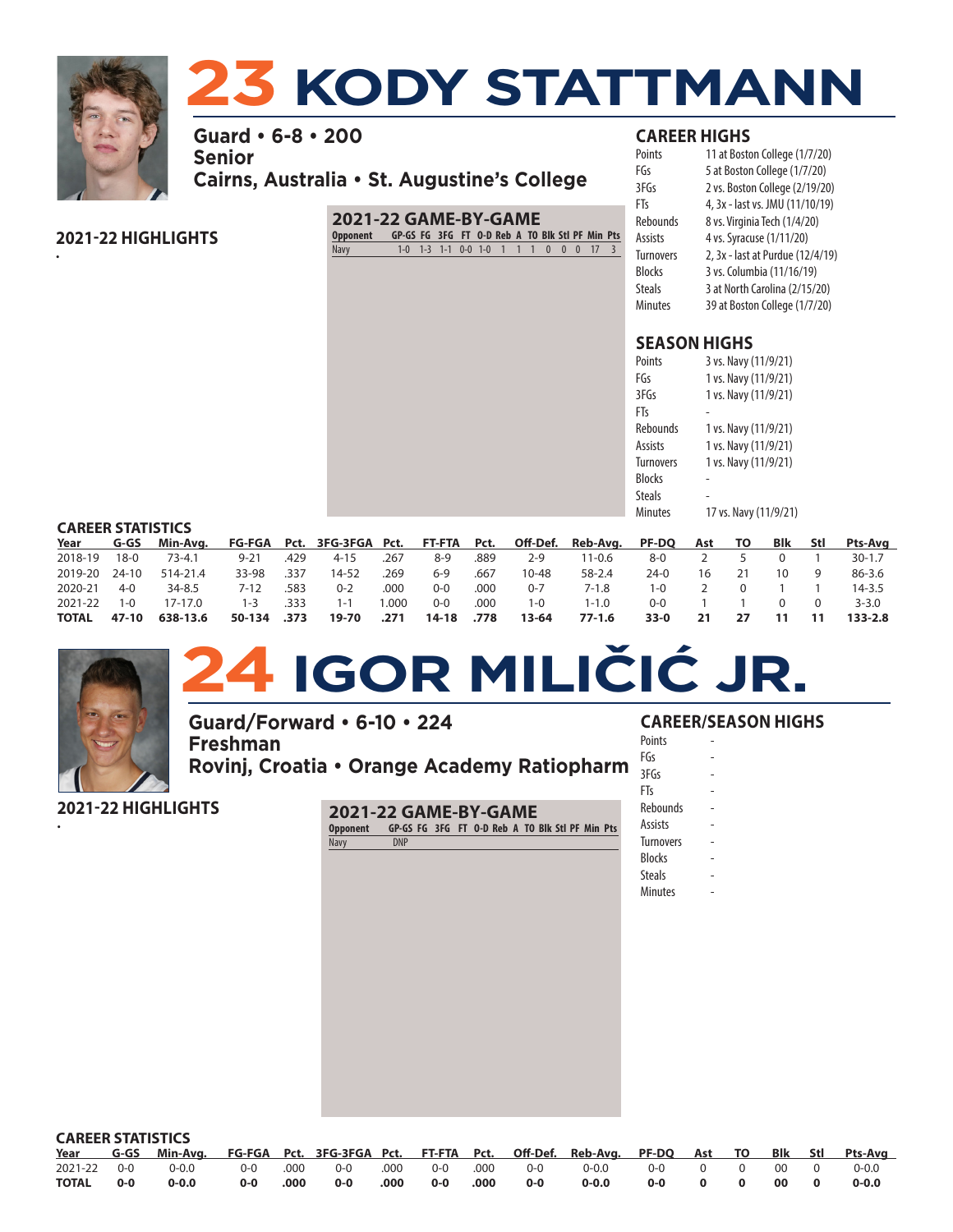

•

# **33 CARSON McCORKLE**

**Guard • 6-2 • 184 Sophomore Raleigh, N.C. • Greensboro Day School**

## **2021-22 HIGHLIGHTS**

**2021-22 GAME-BY-GAME Opponent GP-GS FG 3FG FT O-D Reb A TO Blk Stl PF Min Pts** Navy 1-0 0-0 0-0 0-0 0-0 0 0 0 0 0 0 1 0

## **CAREER HIGHS**

| Points           | 3 at Clemson (1/16/21)                   |
|------------------|------------------------------------------|
| FGs              | 1, 2x - last at Clemson (1/16/21)        |
| 3FGs             | 1 at Clemson (1/16/21)                   |
| FTs              |                                          |
| <b>Rebounds</b>  | 2 vs. Saint Francis (12/1/20)            |
| Assists          | 2 vs. Towson (11/25/20)                  |
| <b>Turnovers</b> |                                          |
| <b>Blocks</b>    |                                          |
| <b>Steals</b>    | 1 vs. William & Mary (12/22/20)          |
| <b>Minutes</b>   | 5, 2x - last vs. Saint Francis (12/1/20) |

| 1 vs. Navy (11/9/21) |
|----------------------|
|                      |

| <b>CAREER STATISTICS</b> |       |                                                                                         |         |      |         |      |         |      |         |           |              |          |          |                |          |                 |
|--------------------------|-------|-----------------------------------------------------------------------------------------|---------|------|---------|------|---------|------|---------|-----------|--------------|----------|----------|----------------|----------|-----------------|
|                          |       | Year G-GS Min-Avg. FG-FGA Pct. 3FG-3FGA Pct. FT-FTA Pct. Off-Def. Reb-Avg. PF-DQ Ast TO |         |      |         |      |         |      |         |           |              |          |          |                |          | Blk Stl Pts-Ava |
| 2020-21 8-0              |       | 22-2.8                                                                                  | 2-5     | .400 | $1 - 4$ | .250 | 0-0     | .000 | $1-3$   | $4 - 0.5$ | $1 - \Omega$ | 4        | $\Omega$ | $\overline{0}$ |          | 5-0.6           |
| 2021-22 1-0              |       | $1 - 1.0$                                                                               | $0-0$   | .000 | $O-O$   | .000 | $O-O$   | .000 | $0 - 0$ | $0 - 0.0$ | ი-ი          | $\Omega$ | $\Omega$ | ററ             | $\Omega$ | $0 - 0.0$       |
| TOTAL                    | $9-0$ | $23 - 2.6$                                                                              | $2 - 5$ | .400 | $1 - 4$ | .250 | $0 - 0$ | .000 | $1 - 3$ | $4 - 0.4$ | $1 - 0$      | 4        |          |                |          | $5 - 0.6$       |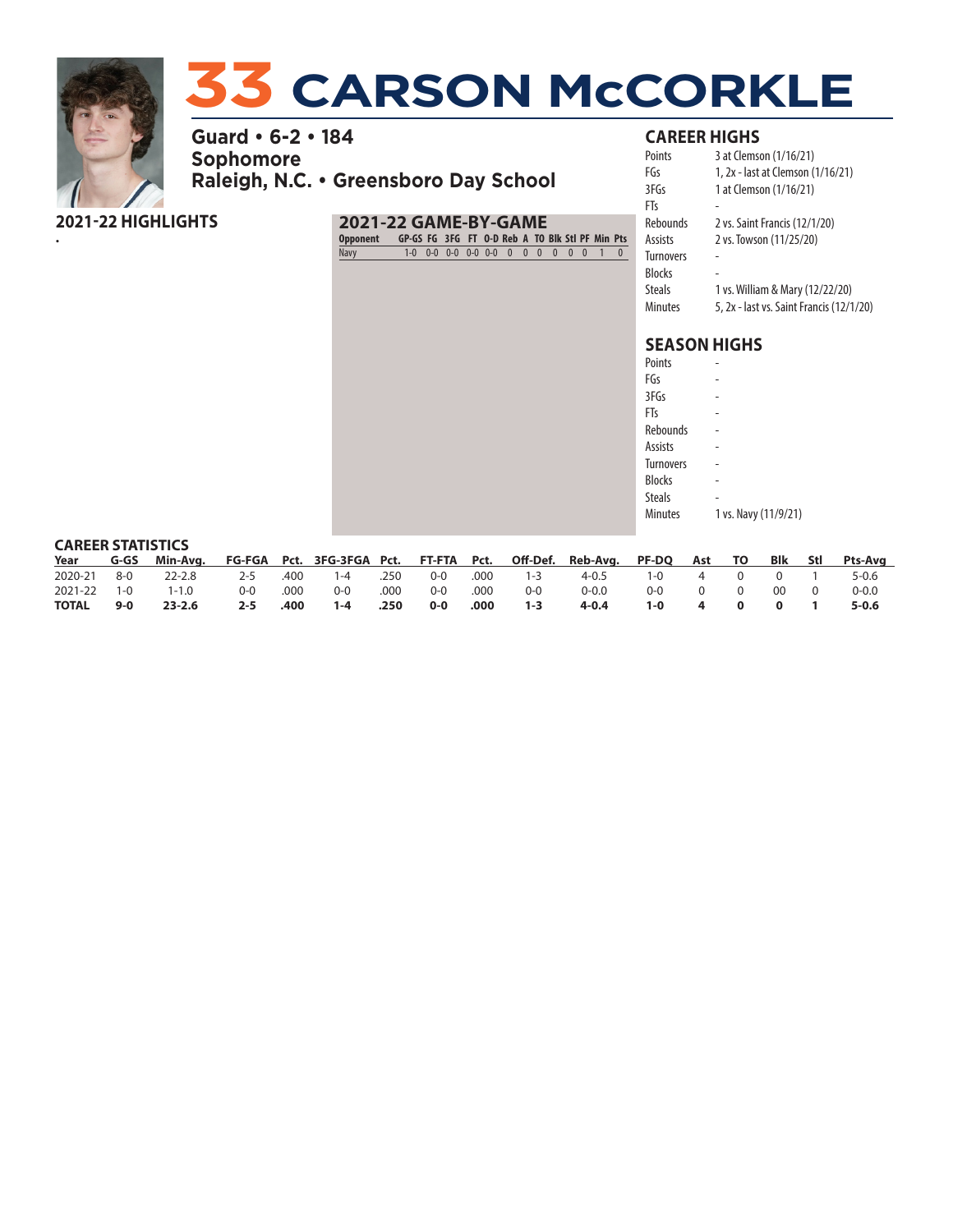

## **2021-22 Virginia Basketball Virginia Combined Team Statistics (as of Nov 09, 2021) All games**



| RECORD:           | WERALI | HOME | AWAY | NFUTRAL |
|-------------------|--------|------|------|---------|
| ALL GAMES         | ი-1    | ი-1  | ი-ი  | ገ-0     |
| <b>CONFERENCE</b> | 0-0    | ი-ი  | 0-0  | ი-ი     |
| NON-CONFERENCE    | ∩−1    | ∩-1  | 0-C  | ი-ი     |

|    |                      |         |     |             | Total    |      | 3-Point   |         | F-Throw   |       |                |          | Rebounds |      |    |                  |          |    |        |                |              |      |
|----|----------------------|---------|-----|-------------|----------|------|-----------|---------|-----------|-------|----------------|----------|----------|------|----|------------------|----------|----|--------|----------------|--------------|------|
| ## | Player               | gp-gs   | min | avg         | fg-fga   | fg%  | 3fg-fga   | $3fq\%$ | ft-fta    | ft%   | off            | def      | tot      | avq  | pt | dq               | a        |    | to blk | stl            | pts          | avg  |
|    | 00 Kihei Clark       | $1 - 1$ |     | 38 38.0     | $3-9$    | .333 | 2-7       | .286    | $4-4$     | 1.000 | 0              |          |          | 0.0  |    |                  |          |    |        | $\bf{0}$       | 12           | 12.0 |
|    | 01 Jayden Gardner    | $1 - 1$ |     | 33 33.0     | $7-13$   | .538 | $0-0$     | .000    | $4-5$     | .800  | $\overline{2}$ | 8        | 10       | 10.0 | 3  | -0               |          | 5  |        | $\overline{0}$ | 18           | 18.0 |
|    | 02 Reece Beekman     | $1 - 1$ | 38  | 38.0        | 4-8      | .500 | $0-1$     | .000    | $0 - 2$   | .000  | 0              | 5        | 5        | 5.0  | 4  | $\Omega$         | 6        |    |        | 6              | 8            | 8.0  |
|    | 04 Armaan Franklin   | $1 - 1$ |     | 33 33.0     | $2 - 11$ | .182 | $1 - 7$   | .143    | $2 - 2$   | 1.000 | 0              | $\Omega$ | 0        | 0.0  |    | $\Omega$         |          | 0  |        |                |              | 7.0  |
|    | 10 Taine Murray      | $1 - 0$ |     | $2^{2}$ 2.0 | $0 - 0$  | .000 | $0-0$     | .000    | $0 - 0$   | .000  | 0              |          |          | 0.0  |    |                  | 0        |    |        |                |              | 0.0  |
|    | 21 Kadin Shedrick    | $1 - 1$ |     | 23 23.0     | $3-5$    | .600 | $0 - 0$   | .000    | $1 - 2$   | .500  | 2              | 5        |          | 7.0  | 4  | $\Omega$         | $\Omega$ |    |        |                |              | 7.0  |
|    | 22 Francisco Caffaro | $1-0$   | 15  | 15.0        | $1-2$    | .500 | $0 - 0$   | .000    | $1-2$     | .500  |                |          | 4        | 4.0  | ্য | $\Omega$         | 0        |    |        | $\Omega$       | 3            | 3.0  |
|    | 23 Kody Stattmann    | $1 - 0$ | 17  | 17.0        | $1-3$    | .333 | $1 - 1$   | 1.000   | $0 - 0$   | .000  |                |          |          | 1.0  | 0  | $\left( \right)$ |          |    | 0      | $\Omega$       | 3            | 3.0  |
|    | 33 Carson McCorkle   | $1-0$   |     | .0          | $0 - 0$  | .000 | $0 - 0$   | .000    | $0 - 0$   | .000  | 0              |          |          | 0.0  | 0  | $\cup$           | 0        | 0  |        | $\Omega$       | $\mathbf{0}$ | 0.0  |
|    | Team                 |         |     |             |          |      |           |         |           |       |                |          | 3        |      |    |                  |          |    |        |                |              |      |
|    | Total                |         | 200 |             | 21-51    | .412 | $4-16$    | .250    | $12 - 17$ | .706  | 9              | 21       | 30       | 30.0 | 17 |                  |          | 14 | 4      | 12             | 58           | 58.0 |
|    | Opponents            |         | 200 |             | 24-53    | .453 | $11 - 21$ | .524    | $7-10$    | .700  | 10             | 25       | 35       | 35.0 | 17 |                  | 14       |    | 5      | 9              | 66           | 66.0 |
|    |                      |         |     |             |          |      |           |         |           |       |                |          |          |      |    |                  |          |    |        |                |              |      |

| <b>TEAM STATISTICS</b>  | VA            | <b>OPP</b> |
|-------------------------|---------------|------------|
| <b>SCORING</b>          | 58            | 66         |
| Points per game         | 58.0          | 66.0       |
| Scoring margin          | $-8.0$        |            |
| <b>FIELD GOALS-ATT</b>  | 21-51         | 24-53      |
| Field goal pct          | .412          | .453       |
| <b>3 POINT FG-ATT</b>   | $4-16$        | $11 - 21$  |
| 3-point FG pct          | .250          | .524       |
| 3-pt FG made per game   | 4.0           | 11.0       |
| <b>FREE THROWS-ATT</b>  | $12 - 17$     | $7-10$     |
| Free throw pct          | .706          | .700       |
| F-Throws made per game  | 12.0          | 7.0        |
| <b>REBOUNDS</b>         | 30            | 35         |
| Rebounds per game       | 30.0          | 35.0       |
| Rebounding margin       | $-5.0$        |            |
| <b>ASSISTS</b>          | 11            | 14         |
| Assists per game        | 11.0          | 14.0       |
| <b>TURNOVERS</b>        | 14            | 17         |
| Turnovers per game      | 14.0          | 17.0       |
| Turnover margin         | $+3.0$        |            |
| Assist/turnover ratio   | 0.8           | 0.8        |
| <b>STEALS</b>           | 12            | 9          |
| Steals per game         | 12.0          | 9.0        |
| <b>BLOCKS</b>           | 4             | 5          |
| Blocks per game         | 4.0           | 5.0        |
| <b>ATTENDANCE</b>       | 13100         | 0          |
| Home games-Avg/Game     | 1-13100       | $0-0$      |
| Neutral site-Avg/Game   |               | $0-0$      |
| Score by Periods<br>1st | 2nd<br>Totals |            |
| 35<br>Virginia          | 23<br>58      |            |
| 42<br>Opponents         | 24<br>66      |            |

| 11/09/21            | <b>NAVY</b> |  | 58-66 | 13100 |
|---------------------|-------------|--|-------|-------|
| * - Conference game |             |  |       |       |

**Date Opponent Score Att.**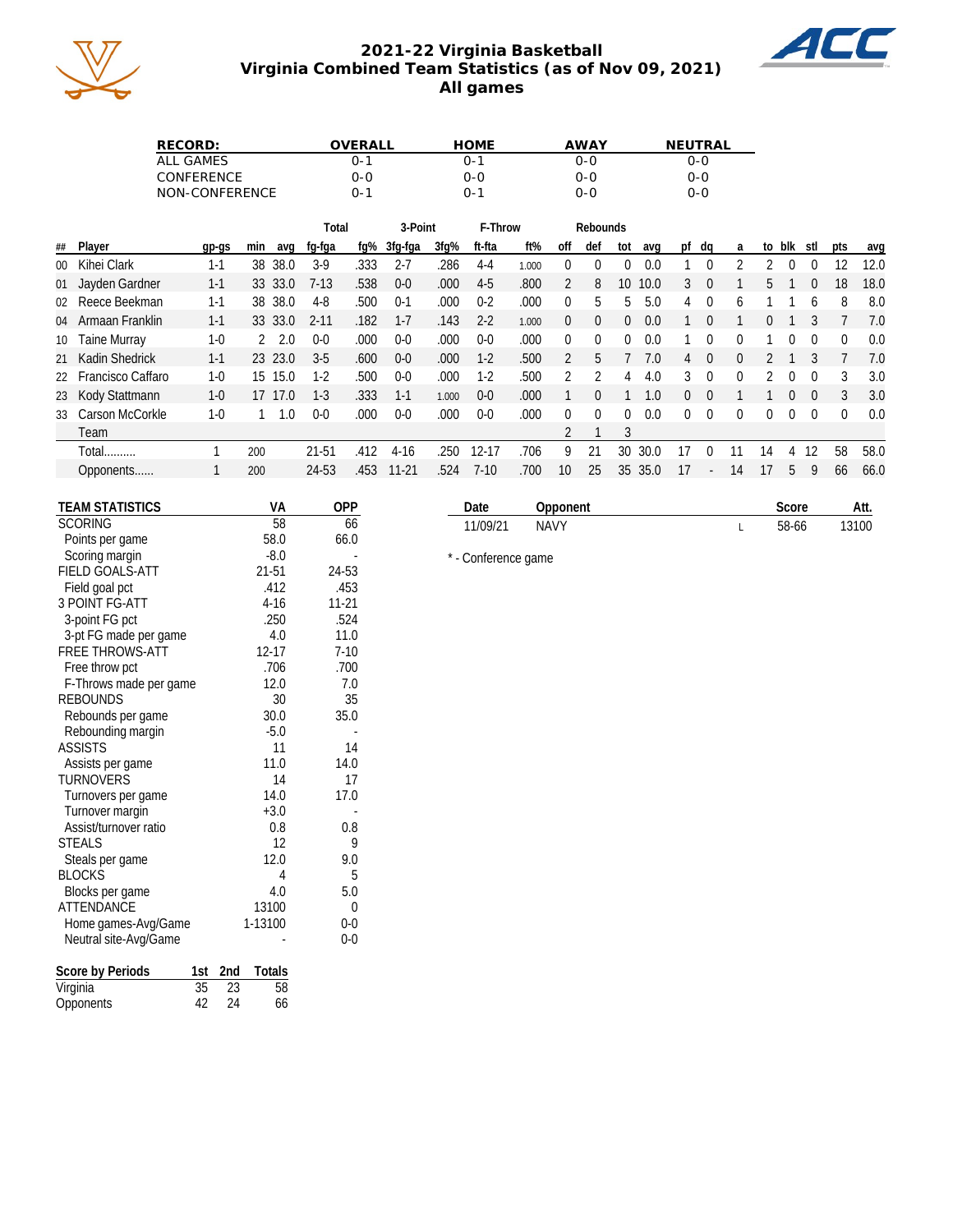



| Opponent    |  |  |  |  | 1st 2nd Score Mar Total FG FG Pct 3-Pointers 3FG Pct Free Throws FT Pct Rebounds Assist T/Over Block Steal Fouls           |  |  |  |  |
|-------------|--|--|--|--|----------------------------------------------------------------------------------------------------------------------------|--|--|--|--|
| <b>NAVY</b> |  |  |  |  | 35/42 23/24 58-66 (8) 21-51/24-53 .412/.453 4-16/11-21 .250/.524 12-17/7-10 .706/.700 30/35 (5) 11/14 14/17 4/5 12/9 17/17 |  |  |  |  |

Note: Game totals are displayed in the format TEAM/OPPONENT for each category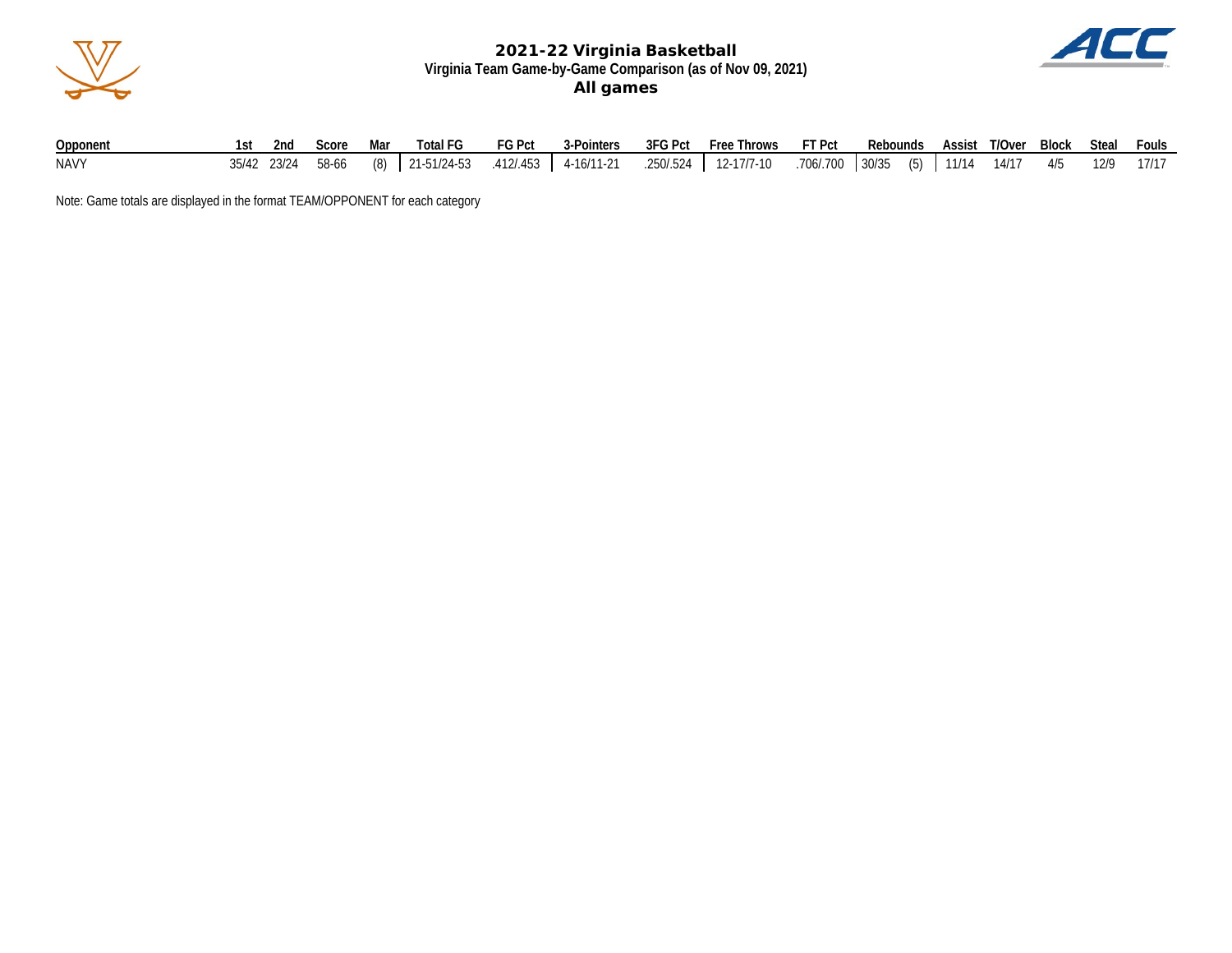

## **2021-22 Virginia Basketball Virginia Game-by-Game Highs (as of Nov 09, 2021) All games**



| Opponent    | Date     | Score | Points            | Rebounds          | <b>Assists</b>  | <b>Steals</b>   | Blocked shots                                                          |
|-------------|----------|-------|-------------------|-------------------|-----------------|-----------------|------------------------------------------------------------------------|
| <b>NAVY</b> | 11/09/21 | 58-66 | 18-Javden Gardner | 10-Jayden Gardner | 6-Reece Beekman | 6-Reece Beekman | 1-Kadin Shedrick<br>Reece Beekman<br>Jayden Gardner<br>Armaan Franklin |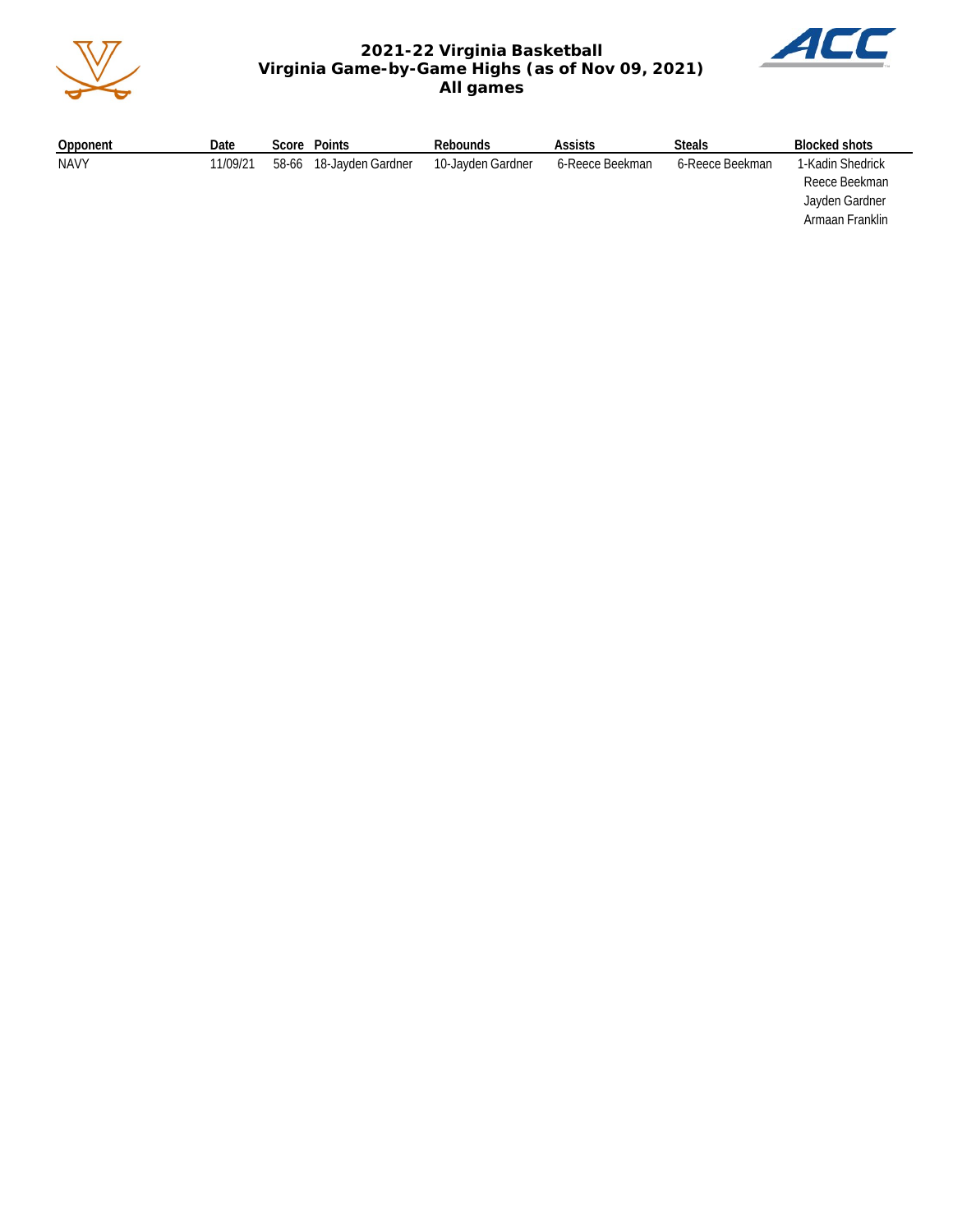

## **2021-22 Virginia Basketball Virginia Points-Rebounds-Assists (as of Nov 09, 2021) All games**



|             |          |       | 00                | 01          | 02          | 04          | 10          |             |             |
|-------------|----------|-------|-------------------|-------------|-------------|-------------|-------------|-------------|-------------|
| Opponent    | Date     | Score | <b>CLARK.KIHE</b> | GARDNER,JA  | BEEKMAN,RE  | FRANKLIN,A  | MURRAY,TAI  | SHEDRICK, K | CAFFARO,FR  |
| <b>NAVY</b> | 11/09/21 | 58-66 | $12 - 0 - 2$      | 18-10-1     | $8 - 5 - 6$ | $7 - 0 - 1$ | $0 - 0 - 0$ | $7 - 7 - 0$ | $3 - 4 - 0$ |
|             |          |       | 23                | 33          |             |             |             |             |             |
| Opponent    | Date     | Score | STATTMANN,        | MCCORKLE,C  |             |             |             |             |             |
| <b>NAVY</b> | 11/09/21 | 58-66 | 3-1-1             | $0 - 0 - 0$ |             |             |             |             |             |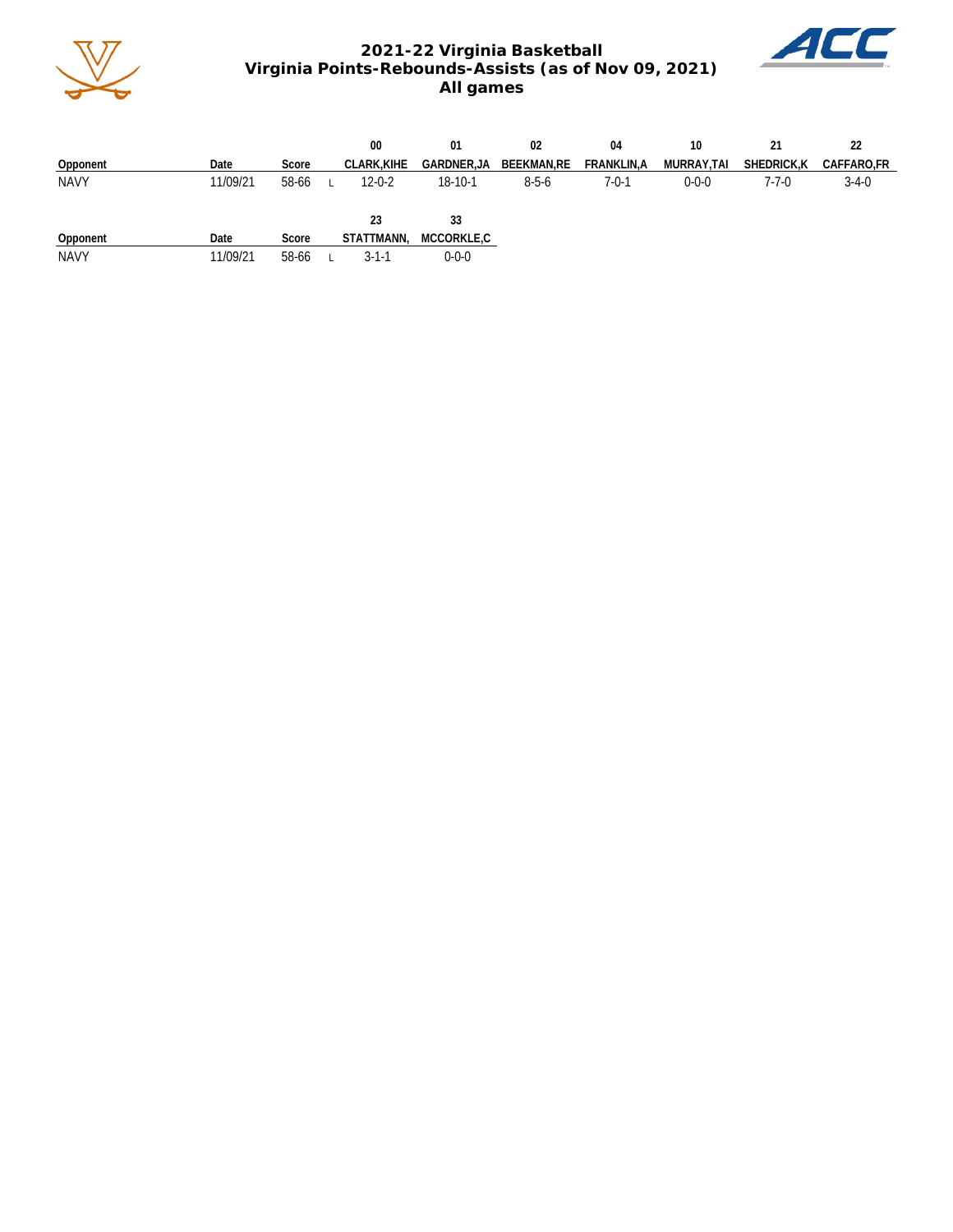

## **Individual Career History**



| Reece Beekman                                                      |                                                 |                                                                             |                                                                    |                                             |                                                                       |                                             |                                                                     |                                              |                                            |                                                          |                                    |                                        |                                             |                                    |                                              |                                                |                                        |                                         |                                                                                              |
|--------------------------------------------------------------------|-------------------------------------------------|-----------------------------------------------------------------------------|--------------------------------------------------------------------|---------------------------------------------|-----------------------------------------------------------------------|---------------------------------------------|---------------------------------------------------------------------|----------------------------------------------|--------------------------------------------|----------------------------------------------------------|------------------------------------|----------------------------------------|---------------------------------------------|------------------------------------|----------------------------------------------|------------------------------------------------|----------------------------------------|-----------------------------------------|----------------------------------------------------------------------------------------------|
| Season<br>2020-21<br>2021-22                                       | $qp-gs$<br>$25 - 20$<br>$1 - 1$                 | min/avg<br>732/29.3<br>38/38.0                                              | Total<br>fq-fqa<br>42-110<br>$4 - 8$                               | pct<br>.382<br>.500                         | 3-Point<br>fg-fga<br>$9 - 37$<br>$0 - 1$                              | pct<br>.243<br>.000                         | F-Throws<br>ft-fta<br>25-33<br>$0 - 2$                              | pct<br>.758<br>.000                          | off<br>5<br>$\boldsymbol{0}$               | Rebounds<br>def<br>66<br>5                               | tot<br>71<br>5                     | avq<br>2.8<br>5.0                      | pf<br>37<br>4                               | fo<br>$\boldsymbol{0}$<br>0        | ast<br>75<br>6                               | to<br>29<br>$\mathbf{1}$                       | blk<br>10<br>1                         | stl<br>30<br>6                          | Scoring<br>pts<br>avg<br>4.7<br>118<br>8.0<br>8                                              |
| TOTAL                                                              | $26 - 21$                                       | 770/29.6                                                                    | 46-118                                                             | .390                                        | 9-38                                                                  | .237                                        | 25-35                                                               | .714                                         | 5                                          | 71                                                       | 76                                 | 2.9                                    | 41                                          | 0                                  | 81                                           | 30                                             | 11                                     | 36                                      | 4.8<br>126                                                                                   |
|                                                                    |                                                 |                                                                             |                                                                    |                                             | <b>Francisco Caffaro</b>                                              |                                             |                                                                     |                                              |                                            |                                                          |                                    |                                        |                                             |                                    |                                              |                                                |                                        |                                         |                                                                                              |
| Season<br>2019-20<br>2020-21                                       | gp-gs<br>$20 - 2$<br>$17-0$                     | min/avg<br>152/7.6<br>117/6.9                                               | Total<br>fg-fga<br>$9 - 17$<br>$6 - 12$                            | pct<br>.529                                 | 3-Point<br>fg-fga<br>$0 - 0$<br>$0 - 0$                               | pct<br>.000<br>.000                         | F-Throws<br>ft-fta<br>$10 - 15$<br>$8 - 10$                         | pct<br>.667<br>.800                          | off<br>10<br>9                             | Rebounds<br>def<br>14<br>12                              | tot<br>24<br>21                    | avg<br>1.2<br>1.2                      | pf<br>24                                    | fo<br>$\mathbf 0$                  | ast<br>0                                     | to<br>9                                        | blk<br>5                               | stl<br>$\overline{2}$<br>01             | Scoring<br>pts<br>avg<br>28<br>1.4<br>1.2<br>20                                              |
| 2021-22                                                            | $1 - 0$                                         | 15/15.0                                                                     | $1 - 2$<br>$16 - 31$                                               | .500<br>.500                                | $0-0$<br>$0-0$                                                        | .000                                        | $1-2$<br>19-27                                                      | .500<br>.704                                 | $\overline{2}$<br>21                       | 2<br>28                                                  | 4<br>49                            | 4.0<br>1.3                             | 16<br>3<br>43                               | 0<br>0<br>$\theta$                 | 2<br>0<br>$\overline{2}$                     | 7<br>$\overline{2}$<br>18                      | 1<br>0<br>6                            | $\overline{0}$                          | 3<br>3.0<br>51<br>1.3                                                                        |
| <b>TOTAL</b>                                                       | $38-2$                                          | 284/7.5                                                                     |                                                                    | .516                                        |                                                                       | .000                                        | <b>Kihei Clark</b>                                                  |                                              |                                            |                                                          |                                    |                                        |                                             |                                    |                                              |                                                |                                        | $\overline{2}$                          |                                                                                              |
|                                                                    |                                                 |                                                                             |                                                                    |                                             |                                                                       |                                             |                                                                     |                                              |                                            |                                                          |                                    |                                        |                                             |                                    |                                              |                                                |                                        |                                         |                                                                                              |
| Season<br>2018-19<br>2019-20<br>2020-21<br>2021-22<br><b>TOTAL</b> | gp-gs<br>$38 - 20$<br>25-23<br>$1 - 1$<br>94-74 | min/avg<br>1018/26.8<br>30-30 1114/37.1<br>853/34.1<br>38/38.0<br>3023/32.2 | Total<br>fg-fga<br>55-157<br>105-280<br>85-207<br>$3-9$<br>248-653 | pct<br>.350<br>.375<br>.411<br>.333<br>.380 | 3-Point<br>fg-fga<br>29-85<br>36-96<br>$20 - 62$<br>$2 - 7$<br>87-250 | pct<br>.341<br>.375<br>.323<br>.286<br>.348 | F-Throws<br>ft-fta<br>33-40<br>78-89<br>47-64<br>$4 - 4$<br>162-197 | pct<br>.825<br>.876<br>.734<br>1.000<br>.822 | off<br>16<br>11<br>6<br>$\mathbf{0}$<br>33 | Rebounds<br>def<br>73<br>114<br>45<br>$\mathbf 0$<br>232 | tot<br>89<br>125<br>51<br>0<br>265 | avg<br>2.3<br>4.2<br>2.0<br>0.0<br>2.8 | pf<br>52<br>54<br>30<br>$\mathbf{1}$<br>137 | fo<br>$\theta$<br>0<br>0<br>0<br>0 | ast<br>97<br>176<br>113<br>$\sqrt{2}$<br>388 | to<br>39<br>105<br>53<br>$\overline{2}$<br>199 | blk<br>$\mathbf 0$<br>3<br>0<br>0<br>3 | stl<br>28<br>37<br>18<br>$\Omega$<br>83 | Scoring<br>pts<br>avg<br>172<br>4.5<br>324<br>10.8<br>237<br>9.5<br>12.0<br>12<br>745<br>7.9 |
| Armaan Franklin                                                    |                                                 |                                                                             |                                                                    |                                             |                                                                       |                                             |                                                                     |                                              |                                            |                                                          |                                    |                                        |                                             |                                    |                                              |                                                |                                        |                                         |                                                                                              |
| Season                                                             | $qp-gs$                                         | min/avg                                                                     | Total<br>fq-fqa                                                    | pct                                         | 3-Point<br>fg-fga                                                     | pct                                         | F-Throws<br>ft-fta                                                  | pct                                          | off                                        | Rebounds<br>def                                          | tot                                | avq                                    | рf                                          | fo                                 | ast                                          | to                                             | blk                                    | stll                                    | Scoring<br>pts<br>avg                                                                        |
| 2021-22<br><b>TOTAL</b>                                            | $1 - 1$<br>$1 - 1$                              | 33/33.0<br>33/33.0                                                          | $2 - 11$<br>$2 - 11$                                               | .182<br>.182                                | $1 - 7$<br>$1 - 7$                                                    | .143<br>.143                                | $2 - 2$                                                             | 2-2 1.000<br>1.000                           | $\mathbf{0}$<br>$\theta$                   | $\mathbf{0}$<br>0                                        | $\pmb{0}$<br>0                     | 0.0<br>0.0                             | 1<br>$\mathbf{1}$                           | 0<br>$\Omega$                      | 1<br>1                                       | $\boldsymbol{0}$<br>$\mathbf 0$                | 1<br>$\mathbf{1}$                      | $\frac{3}{2}$<br>$\frac{3}{2}$          | 7.0<br>7<br>7.0<br>7                                                                         |
|                                                                    |                                                 |                                                                             |                                                                    |                                             |                                                                       |                                             | Jayden Gardner                                                      |                                              |                                            |                                                          |                                    |                                        |                                             |                                    |                                              |                                                |                                        |                                         |                                                                                              |
| Season                                                             | gp-gs                                           | min/avg                                                                     | Total<br>fg-fga                                                    | pct                                         | 3-Point<br>fg-fga                                                     | pct                                         | F-Throws<br>ft-fta                                                  | pct                                          | off                                        | Rebounds<br>def                                          | tot                                | avq                                    | pf                                          | fo                                 | ast                                          | to                                             | blk                                    | stl                                     | Scoring<br>pts<br>avg                                                                        |
| 2021-22<br><b>TOTAL</b>                                            | $1 - 1$<br>$1 - 1$                              | 33/33.0<br>33/33.0                                                          | $7 - 13$<br>$7 - 13$                                               | .538<br>.538                                | $0 - 0$<br>$0 - 0$                                                    | .000<br>.000                                | $4-5$<br>$4 - 5$                                                    | .800<br>.800                                 | 2<br>2                                     | 8<br>8                                                   | 10<br>10                           | 10.0<br>10.0                           | $\sqrt{3}$<br>3                             | 0<br>$\theta$                      | $\mathbf{1}$<br>$\mathbf{1}$                 | 5<br>5                                         | 1<br>1                                 | $\overline{0}$<br>01                    | 18 18.0<br>18.0<br>18                                                                        |
|                                                                    |                                                 |                                                                             |                                                                    |                                             |                                                                       |                                             | <b>Carson McCorkle</b>                                              |                                              |                                            |                                                          |                                    |                                        |                                             |                                    |                                              |                                                |                                        |                                         |                                                                                              |
|                                                                    |                                                 |                                                                             | Total                                                              |                                             | 3-Point                                                               |                                             | F-Throws                                                            |                                              |                                            | Rebounds                                                 |                                    |                                        |                                             |                                    |                                              |                                                |                                        |                                         | Scoring                                                                                      |
| Season<br>2020-21                                                  | $qp-gs$<br>$8-0$                                | min/avg<br>22/2.8                                                           | fg-fga<br>$2 - 5$                                                  | pct<br>.400                                 | fg-fga<br>$1 - 4$                                                     | pct<br>.250                                 | ft-fta<br>$0-0$                                                     | pct<br>.000                                  | off<br>1                                   | def<br>3                                                 | tot<br>4                           | avq<br>0.5                             | pf<br>1                                     | fo<br>0                            | ast<br>4                                     | to<br>0                                        | blk<br>0                               | stll                                    | pts<br>avg<br>5<br>0.6                                                                       |
| 2021-22<br><b>TOTAL</b>                                            | $1-0$<br>$9-0$                                  | 1/1.0<br>23/2.6                                                             | $0-0$<br>$2 - 5$                                                   | .000<br>.400                                | $0-0$<br>$1 - 4$                                                      | .000<br>.250                                | $0-0$<br>$0-0$                                                      | .000<br>.000                                 | $\boldsymbol{0}$<br>1                      | 0<br>3                                                   | 0<br>4                             | 0.0<br>0.4                             | $\pmb{0}$<br>$\mathbf{1}$                   | 0<br>0                             | 0<br>$\overline{4}$                          | 0<br>0                                         | 0<br>$\mathbf 0$                       | 01<br>$\mathbf{1}$                      | 0.0<br>0<br>5<br>0.6                                                                         |
| Taine Murray                                                       |                                                 |                                                                             |                                                                    |                                             |                                                                       |                                             |                                                                     |                                              |                                            |                                                          |                                    |                                        |                                             |                                    |                                              |                                                |                                        |                                         |                                                                                              |
| Season<br>2021-22                                                  | $qp-gs$                                         | min/avg<br>2/2.0                                                            | Total<br>fg-fga<br>$0-0$                                           | pct<br>.000                                 | 3-Point<br>fg-fga<br>$0-0$                                            | pct<br>.000                                 | F-Throws<br>ft-fta<br>$0-0$                                         | pct<br>.000                                  | off                                        | Rebounds<br>def                                          | tot<br>$\pmb{0}$                   | avq<br>0.0                             | рf<br>1                                     | fo<br>0                            | ast<br>0                                     | to<br>1                                        | blk<br>0                               | stll<br> 0                              | Scoring<br>pts<br>avg<br>0<br>0.0                                                            |